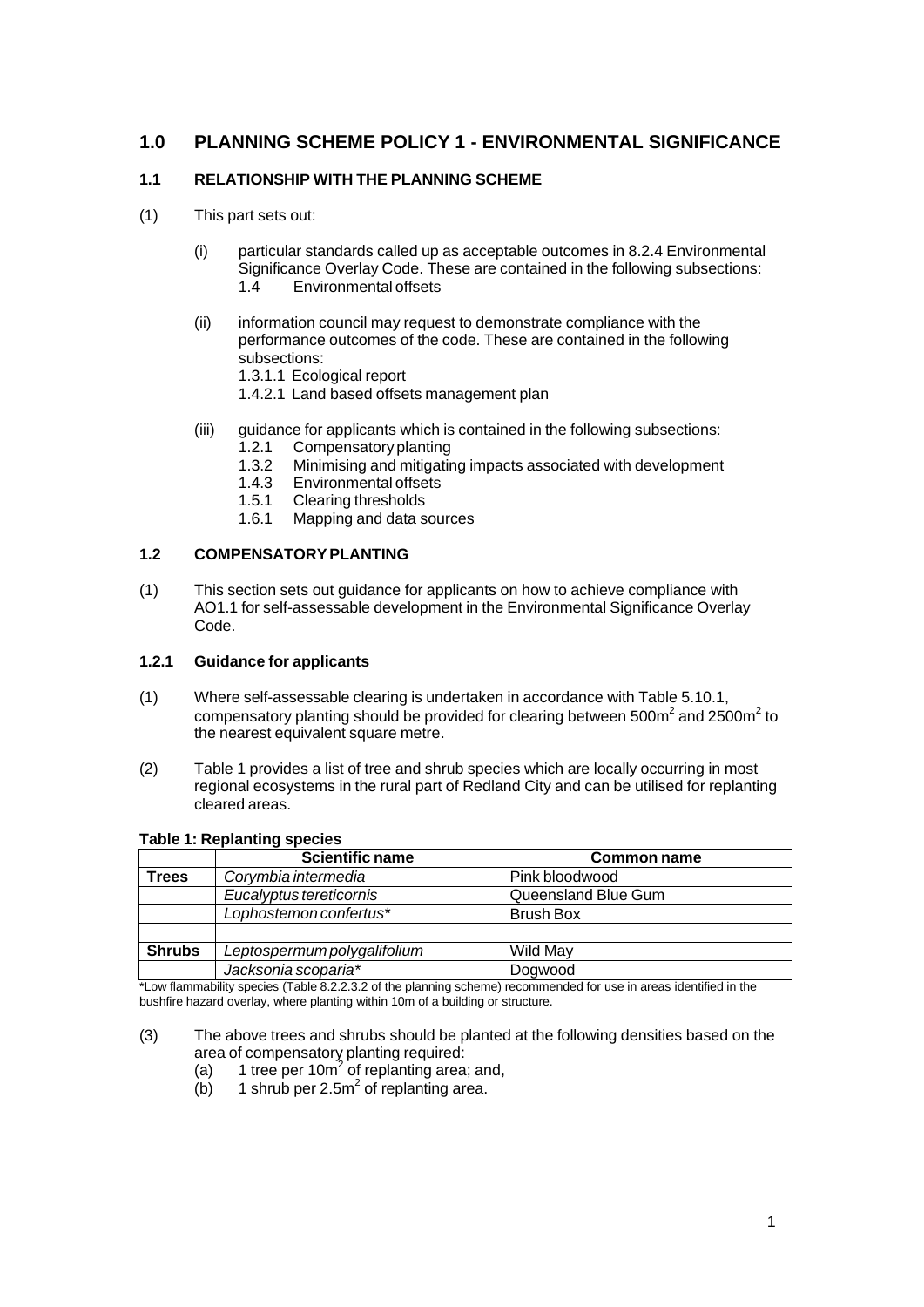(4) Applicants should refer to the Bushfire hazard overlay map to determine if there is a level of risk of bushfire hazard on the property. Replanting should be outside of any areas identified as being at risk of bushfire hazard, and be undertaken at least 10m from a building or structure. If bushfire hazard areas cannot be avoided, use low flammability species as indicated in the table above.

## **1.2.1.1 Additional information for replanting**

- (1) When undertaking compensatory planting, the species being removed should ideally be the species that is replaced. Species that will have the best chance of survival are locally occurring native species which are determined by Regional Ecosystem.
- (2) In addition to the trees and shrubs listed in Table 1, locally occurring native species can be determined using Regional Ecosystem maps, available on Council's Red-E-Map, and Council's Regional Ecosystem Database.
- (3) Compensatory planting should incorporate both tree and shrub species. Locally native groundcover (low-growing or spreading plants which might include grass or sedge species or herbaceous plants) could also be incorporated to enhance biodiversity value. Where locally native groundcover is included, it is suggested that the area be replanted using the proportions:
	- (a) 20% trees;
	- (b) 40% shrubs; and,
	- (c) 40% groundcovers.
- (4) Plant spacing should be at a density that will result in rapid canopy closure as this is effective and minimising weed growth. The South East [Queensland](http://www.seqcatchments.com.au/seq-ecological-restoration-framework) Ecological [Restoration](http://www.seqcatchments.com.au/seq-ecological-restoration-framework) Framework advises allowing for planting of trees and shrubs placed at 1.5m centres.

## **1.3 MINIMISING AND MITIGATING IMPACTS ASSOCIATED WITH DEVELOPMENT**

(1) This section identifies the preferred approach to undertaking assessments, which may be required to demonstrate compliance with the performance outcomes in the Environmental Significance Overlay Code.

## **1.3.1 Information that Council may request**

## **1.3.1.1 Ecological Report**

- (1) An Ecological Assessment Report should be provided to address the provisions of the Environmental Significance Overlay Code. For consistency and context it should also include any assessment required under Federal or State legislation or another relevant code of the City Plan.
- (2) The Ecological Assessment Report should identify and describe the site's natural environmental features, including:
	- (a) vegetation (including any weed infestations);
	- (b) fauna and habitat for fauna; and,
	- (c) any waterways or wetlands, including drainage lines (artificial or natural), where relevant.
- (3) The level of detail in investigating these may vary, relative to the site and the development being proposed:
	- (a) For applications for vegetation clearing, it is necessary to provide details of the vegetation proposed to be cleared. It is recommended that this be provided in the form of an arborist report (refer to Planning Scheme Policy 2 – Section 4 for further information about Arborist reports).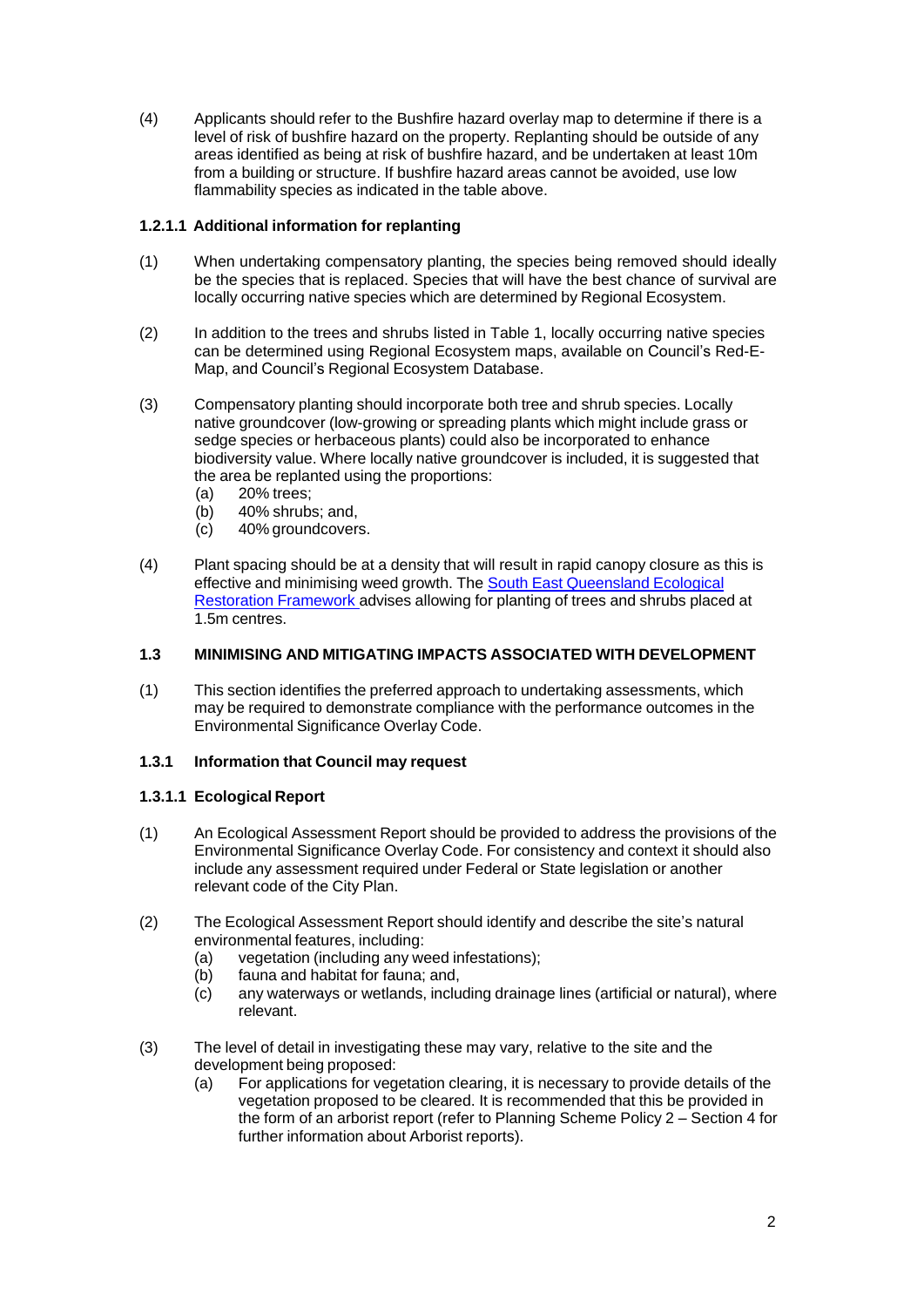- (b) For applications for small-scale development or operational works with limited capacity to adversely impact on environmental values or processes (at the site and adjoining area), it is sufficient to provide a basic assessment to complete the ecological assessment report (site visit and desktop assessment).
- (c) For more complex applications or applications for large-scale development with potential for significant adverse impacts on environmental values or where development is located in particularly significant or sensitive areas, a more detailed ecological assessment, including flora and fauna surveys, is required.
- (4) This assessment should also consider the broader context of the proposal, including but not limited to:
	- (a) safe fauna movement for all native fauna (throughout the proposed development, and with adjacent or nearby habitat); and,
	- (b) upstream and downstream water quality.
- (5) The Ecological Assessment Report should then provide an assessment and justification of the proposed development, including an assessment of how the development will avoid, minimise and mitigate impacts on the identified environmental values. Guidance on development design is provided in section 1.3.2. Incorporating these suggestions is one way that an applicant might demonstrate compliance with some of the performance outcomes in the overlay code.
- (6) A vegetation management plan and wildlife habitat management plan may be required to support the ecological assessment along with any other relevant site surveys and management plans (e.g. traffic), as determined by the values identified in the report.

## **1.3.1.2 Vegetation Management Plan**

- (1) A vegetation management plan must clearly identify the vegetation to be retained on site and vegetation that is proposed to be cleared and should include:
	- (a) a tree management plan that demonstrates how retained trees are to be protected during construction (in accordance with Australian Standard 4970- 2009 Protection of trees on development sites);
	- (b) details of the proposed landscaping and revegetation areas, including proposed species palettes and relevant ecosystem services that landscaping and revegetation is to provide (for example stormwater management or enhancing safe fauna movement); and,
	- (c) details of how weeds are to be managed on the site, by identifying any existing weed infestations and proposed actions to prevent weed incursion during construction.

## **1.3.1.3 Wildlife Habitat Management Plan**

- (1) A wildlife habitat management plan must be prepared by an ecologist with suitable experience and should address the survival and ongoing access to habitat during construction and operation of the development. This plan should indicate the broad range of fauna expected on the site, the proposed site preparation and construction methods (e.g. how the vegetation is to be cleared), as well as a summary of future on-site operations and any expected constraints. The plan must:
	- (a) identify habitat trees, including standing trees with hollows, ground logs and bush rocks, to be retained wherever possible;
	- (b) clearly identify vegetation to be removed to ensure minimal disturbance to the existing native vegetation, including any significant understorey species identified in the ecological assessment report, or otherwise identified, for translocation prior to clearing operations commencing; and,
	- (c) details on how fauna will be managed during construction (for example, engaging an accredited spotter and ensuring clearing is undertaken sequentially).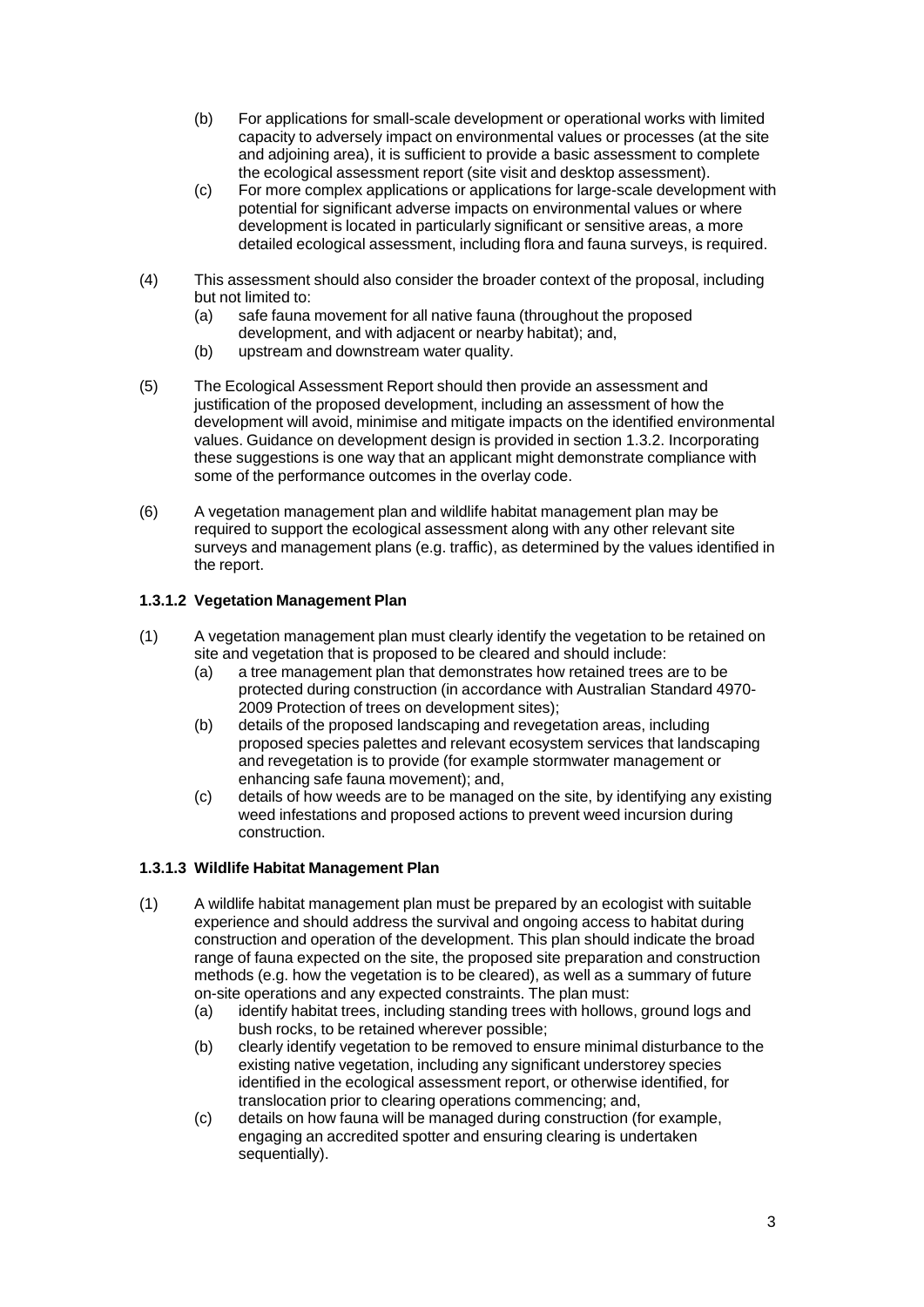## **1.3.2 Guidance for applicants**

- (1) This section provides additional guidance for applicants, summarising development design considerations to assist in meeting the performance outcomes of the Environmental Significance Overlay Code. The additional guidance in this section can also be used to inform the ecological assessment report, as outlined in the previous section.
- (2) **Values to be protected:** The site's existing values and constraints should be identified and considered during development design (refer to previous section). The development design should then demonstrate how this design achieves the performance outcomes of the Environmental significance code.
- (3) These values and constraints should be taken into consideration in determining the 'development footprint'. The development footprint is the extent of the development and the location of works, including any proposed services and facilities that are incidental to the development. This development footprint should:
	- (a) avoid the need to clear vegetation, in particular habitat for priority species, mature trees, vegetation that is part of a corridor, or that is part of a larger contiguous patch of vegetation;
	- (b) avoid the need for excavation or fill works and,
	- (c) provide an appropriately sized buffer between development and areas of environmental significance. Further guidance on buffers is below in part 4(h).
- (4) **Minimising and mitigating impacts:** Depending on the development being proposed, and the values and constraints that have been identified for protection, consideration should then be given to minimising and mitigating any impacts that may result from the development. These include:
	- (a) enhancement and landscaping planting should be directed to areas of environmental value or sensitivity, including riparian areas, to strengthen existing corridors or habitat (refer to section (5) below);
	- (b) pests and weeds should be removed, and future incursions prevented;
	- (c) stormwater quality and volume should be managed, in accordance with the Healthy Waters Code;
	- (d) the location of new potential noise sources should be determined as part of the Ecological Assessment report, and noise abatement measures applied to ensure that noise is not directed into habitat areas or where fauna movement is provided for;
	- (e) artificial light should not be directed into habitat areas. Particular consideration should be given to flying fox roost sites and turtle nesting areas:
		- (i) Within 50m of flying fox roost sites (identified through the Ecological Assessment Report) artificial light should be limited, and mitigation measures (e.g. shielding) should be implemented.
		- (ii) North Stradbroke Island where development is in proximity to turtle nesting sites on beaches in and around Point Lookout:
			- within 1.5km maintain a 'darkness zone' with no artificial light. This can be done by using 'low pressure sodium' (LPS) lights, using natural topography, vegetation and structures to shield the beach from light at turtle eye level, and by using directional lighting to direct light downwards and away from the beach;
			- between 1.5km and 5km measures should be taken to limit the amount of artificial light used, by confining lighting to essential purposes only, and using LPS lighting, avoiding decorative or ultraviolet lights, and designing directed and shielded lights;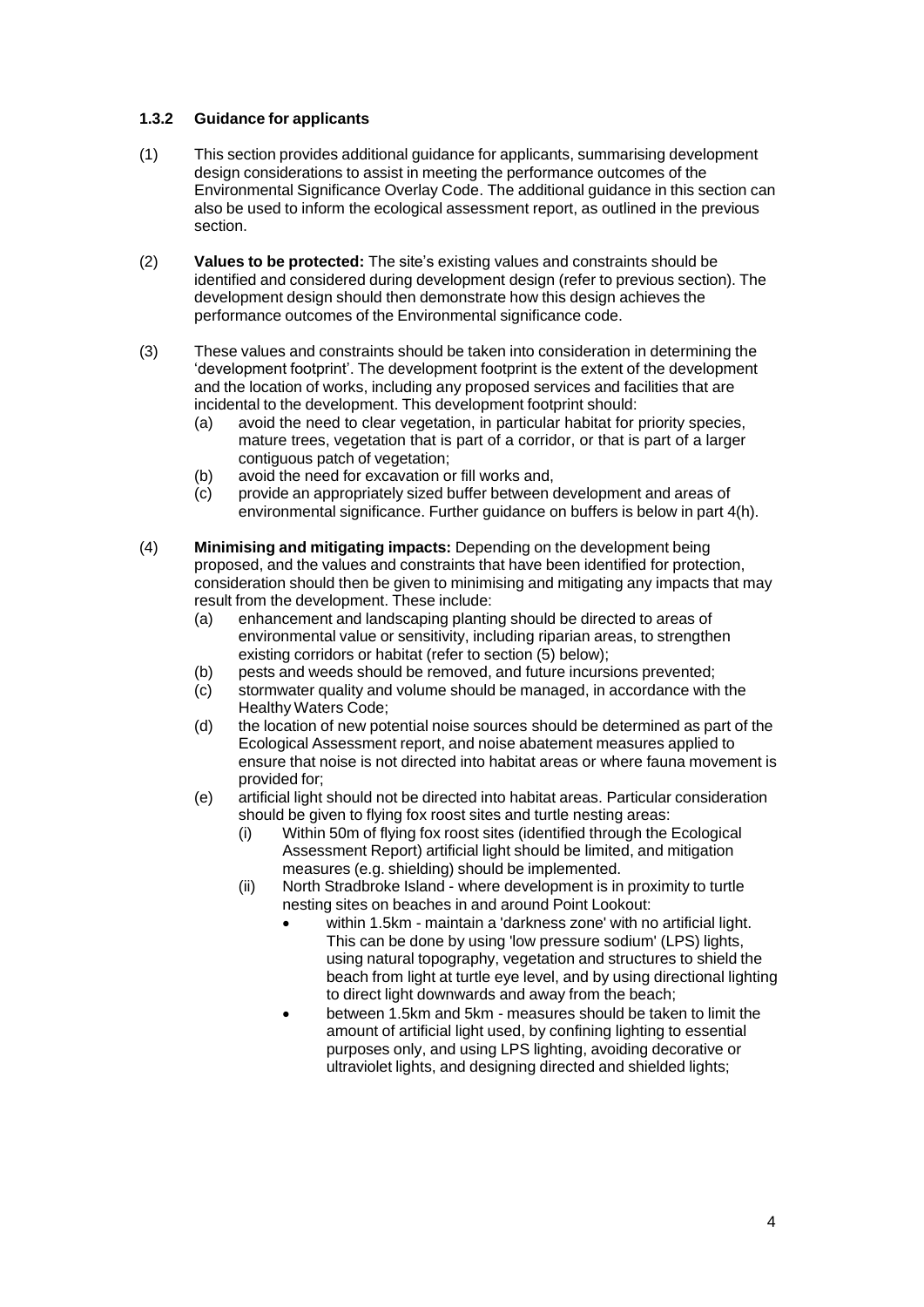- (f) safe fauna movement should be provided for. This might include road treatments, exclusion fencing, funnelling fences and structures, underpass structures, lighting, speed limits and street signage. Refer to 'Fauna Sensitive Road Design; volume 1 and 2' (DTMR) for more specific guidance. Where fauna underpasses are proposed, they must be designed, constructed and furnished to facilitate the movement of target species (identified through the Ecological Assessment Report);
- (g) for Koalas, the Koala-sensitive Design Guideline (DEHP) provides guidance on appropriate measures to avoid and minimise impacts of development on koala movement;
- (h) buffers may be used for a number of different reasons, for example to allow for fauna movement, to protect an existing habitat area, to protect a waterway or to protect adjacent land uses from impacts as a result of noise, light, vibration or other reason. The size of the buffer area will vary, depending on the type and scale of the development proposed, surrounding land uses and the existing natural features. The following should be used to guide the use of buffers:
	- (i) buffers around waterways should provide an appropriate distance to allow for a diversity of flora species and provide for wildlife corridors, as well as accounting for any natural variation to the waterway over time (refer to Waterways and Wetlands Overlay Code);
	- (ii) habitat areas being buffered should also include areas like grassland (e.g. coastal saltmarsh, claypans etc.) and foreshore areas;
	- (iii) buffers should be sufficient to direct native animals away from those parts of development that potentially pose a threat and provide an effective separation between the source of the threat and habitat and movement networks;
	- (iv) an effective width to minimise the edge effects<sup>1</sup> of weed infestation, pedestrian and vehicle access, fires, etc;
	- (v) separate habitat areas from sensitive land uses. For example, sensitive land uses (e.g. childcare centres, vet clinics and retirement villages) should be located at least 300m from flying fox roost sites;
	- (vi) measures should also be taken to protect identified areas of significance during the construction stage of any development, for example by ensuring safe fauna access to retained habitat in accordance with a wildlife habitat management plan (refer to section 1.3.1.3);
- (5) **Corridors and enhancement planting:** Planting as part of a development could be undertaken as part of the site's landscaping, to enhance existing vegetation and habitat, or to replace habitat that was removed as part of the development. Applicants should consider at a minimum the following:
	- (a) ensure weed management is also undertaken;
	- (b) undertake regeneration, including active management to encourage regrowth of native plants from the seedbank and rootstock that exist in the soil. This can be done by stockpiling topsoil on site and later spreading it in cleared, degraded or bare areas in accordance with the ecological assessment report, or as determined through site assessment, to encourage regeneration of native plants. Topsoil contains important seed bank and plant regeneration material that may be used for regeneration at low cost following its removal from construction areas;
	- (c) undertake replanting, by planting seedlings or tubestock and undertaking active management to nurture them through the first twelve months (unless otherwise specified through a condition on the development approval) until they are well established;

<sup>1</sup> a commonly used term in ecology and related research and literature. In this context it is used to describe the impact of urban development adjoining habitat areas, and impacts that include things like physical disturbance to soil and vegetation, increased weed and exotic species, reduced fauna diversity and increased vulnerability of fauna to predation, and the impacts from things like light and noise.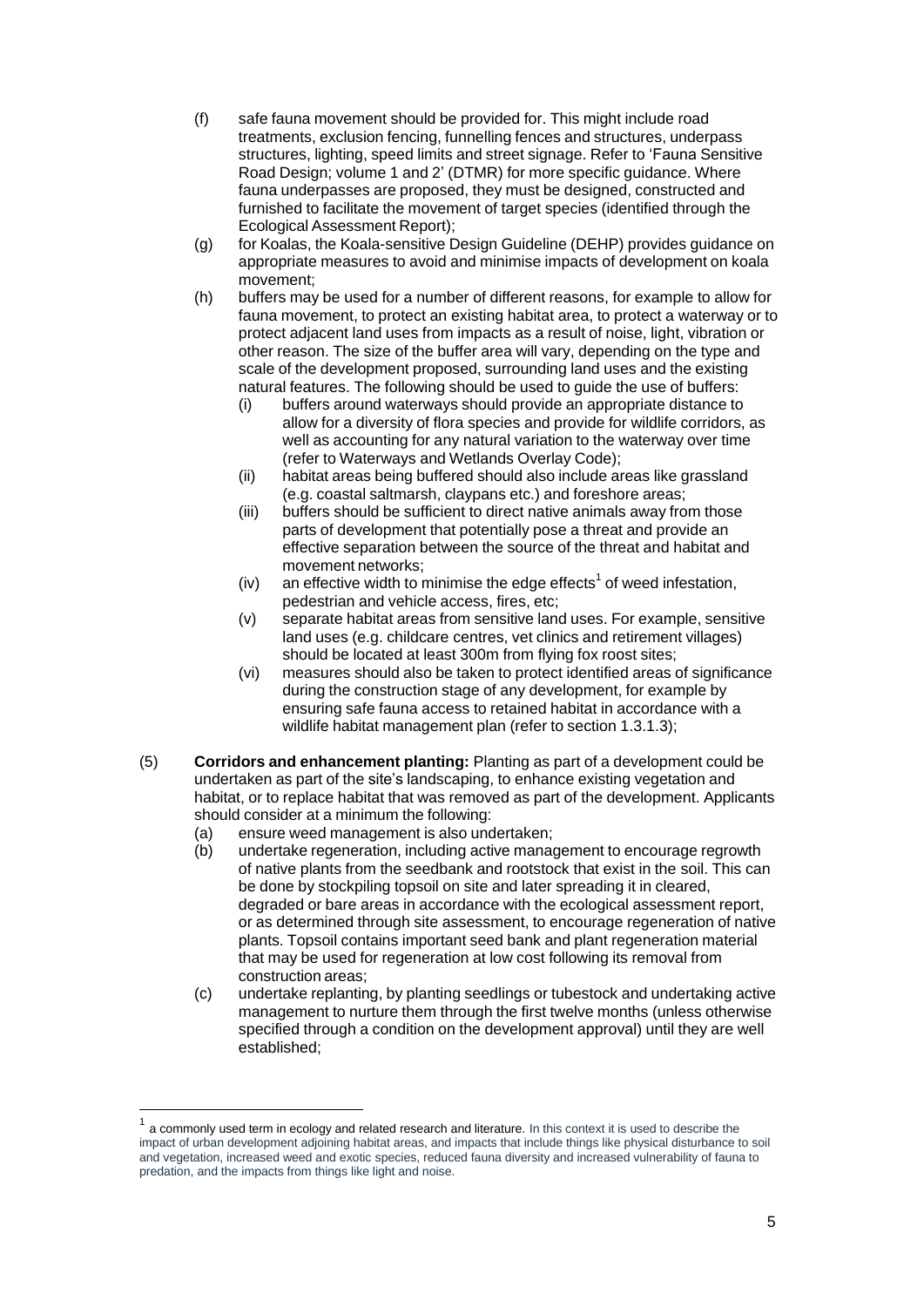- (d) use native plants identified in the Redland City Council Regional Ecosystem (RE) Species Database as being suitable to the location of the planting; and,
- (e) The South East [Queensland](http://www.seqcatchments.com.au/seq-ecological-restoration-framework) Ecological Restoration Framework provides additional guidance for restoration planting and regeneration works in its 'Guideline' section.

## **1.4 ENVIRONMENTAL OFFSETS FOR MLES**

(1) This section sets out the standards called up in AO17.1 in the Environmental Significance Overlay Code. These standards represent the acceptable outcome which meets the performance outcomes set out in the code.

## **1.4.1 Standards called up as acceptable outcomes**

## **1.4.1.1 Relationship between MLES and MSES**

- (1) In accordance with the *Queensland Environmental Offsets Act 2014* (the Offsets Act), offsets may be required for identified matters of state environmental significance (MSES) and for matters of local environmental significance (MLES)<sup>2</sup>. Guidance on satisfying offset requirements for MSES can be found on the State government's offsets [website.](https://www.qld.gov.au/environment/pollution/management/offsets/)
- (2) For the purposes of the Environmental Significance overlay, the matters mapped as MLES are outlined in section 1.6.

## **1.4.1.2 Types of offsets**

- (1) Offsets may be provided in accordance with the Offsets Act as either:
	- (a) financial settlement (calculator provided on the Queensland [Government's](https://environment.ehp.qld.gov.au/offsets-calculator/) offsets [website\)](https://environment.ehp.qld.gov.au/offsets-calculator/); or
		- (b) land-based offsets (proponent driven).
- (2) Offsets can be delivered as a combination of these, and offsets can also be provided as a 'staged offset' where the offset conditions specify this option. Staged offsets may be appropriate where a development that has a series of parts, or 'stages', and it is appropriate to deliver offsets at each stage of the development. The [Queensland](http://www.ehp.qld.gov.au/assets/documents/pollution/management/offsets/offsets-policyv1-1.pdf) [Environmental](http://www.ehp.qld.gov.au/assets/documents/pollution/management/offsets/offsets-policyv1-1.pdf) Offsets Policy (Version 1.2) provides more detail on delivering staged offsets.
- (3) Offsets for MLES are to be calculated on the basis of 1:3 (1 tree removed: 3 trees planted). The Queensland Government's offsets website has information on how this metric is to be calculated.
- (4) Land based offsets are to be provided as close as practicably possible to the development site, within the Redland City local government area.
- (5) Offset restoration works are to establish a restored ecosystem which:
	- (a) incorporates assemblages of species replicating those in ecosystems being offset (as set out in Redland City Council's regional ecosystems species database and Appendix 1 of this policy), and taking into consideration local conditions to ensure survivability;
	- (b) has the potential to recruit further species by natural means;
	- (c) supports the same structure and function as ecosystems being offset; and
	- (d) do not include exotic and invasive species.

<sup>2</sup> s14(2)(b) of the *Environmental Offsets Act 2014* does not allow for an offset condition to be imposed on a prescribed environmental matter that is "the same, or substantially the same". Therefore, Redland City Council as the local authority cannot impose an offset where the MLES being impacted is the same prescribed environmental matter as the MSES listed in the *State Planning Policy 2014*.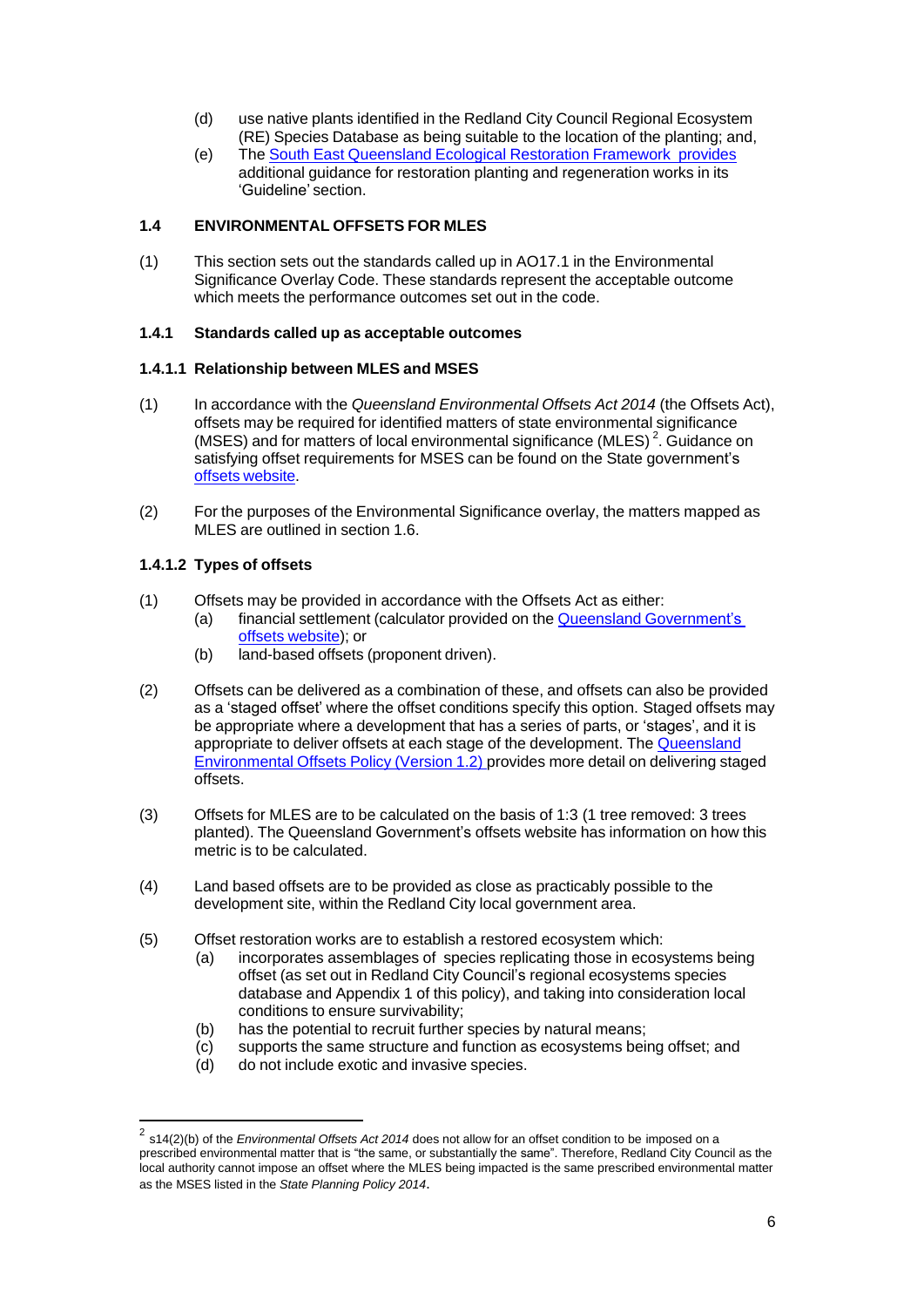## **1.4.1.3 Determining significant residual impact for MLES**

- (1) The State government's offsets policy (section 1.3) establishes a number of offsets principles and requires environmental impacts be avoided and then minimised before offsets can be considered for any remaining impact.
- (2) Offsets are not always suitable. An application must comply with all of the performance outcomes in the environmental significance overlay code in order to comply. There may be instances where an offset is not sufficient to warrant approval.
- (3) The ecological report (section 1.3.1.1 of this policy) should be used to demonstrate where environmental impacts have been avoided and minimised. It should also include details on the significant residual impact proposed to be offset.
- (4) The following outlines the criteria to determine significant residual impact for MLES. This reflects the State [guidelines](http://www.ehp.qld.gov.au/assets/documents/pollution/management/offsets/significant-residual-impact-guide.pdf) used to assess significant residual impacts on [MSES,](http://www.ehp.qld.gov.au/assets/documents/pollution/management/offsets/significant-residual-impact-guide.pdf) adapted to apply to MLES.
- (5) An action will have a significant residual impact on MLES if the action is likely to:
	- (a) reduce the extent of the occurrence of a locally significant species;
	- (b) lead to a decrease in the size of the local population of a locally significant species;
	- (c) fragment an existing population for a locally significant species;
	- (d) result in genetically distinct populations forming as a result of habitat isolation;
	- (e) result in invasive species that are harmful to an endangered or vulnerable species becoming established in the endangered or vulnerable species habitat;
	- (f) introduce disease that may cause a locally significant species population to decline;
	- (g) interfere with the recovery of a locally significant species; or
	- (h) cause disruption to ecologically significant locations (breeding, feeding, nesting, migration or resting sites) of a locally significant species.
- (6) On-site mitigation is not considered an offset under the [Environmental](https://www.legislation.qld.gov.au/LEGISLTN/CURRENT/E/EnvironOffsetsA14.pdf) Offsets Act [2014.](https://www.legislation.qld.gov.au/LEGISLTN/CURRENT/E/EnvironOffsetsA14.pdf)

#### **1.4.2 Information the Council may request**

#### **1.4.2.1 Land based offsets management plan**

- (1) Where land based proponent driven offsets are proposed (either on private land or public land), a management plan is to be prepared which includes details (including costing) specifying:
	- (a) written agreement with the landowner (if relevant);
	- (b) how weeds and pests will be removed and prevented from re-infestation
	- (c) management actions to reduce risk from hazards (e.g. fire and flood);
	- (d) proposed maintenance periods;
	- (e) regular auditing and reporting to be undertaken by the proponent;
	- (f) ongoing management arrangements once the offset is established and the site/land has been legally secured;
	- (g) time frames within which the offset is to reach the desired ecosystem species diversity and community structure; and
	- (h) the conservation outcome to be achieved and how the outcome will be determined or measured and by whom (should be an appropriately qualified restoration ecologist and botanist).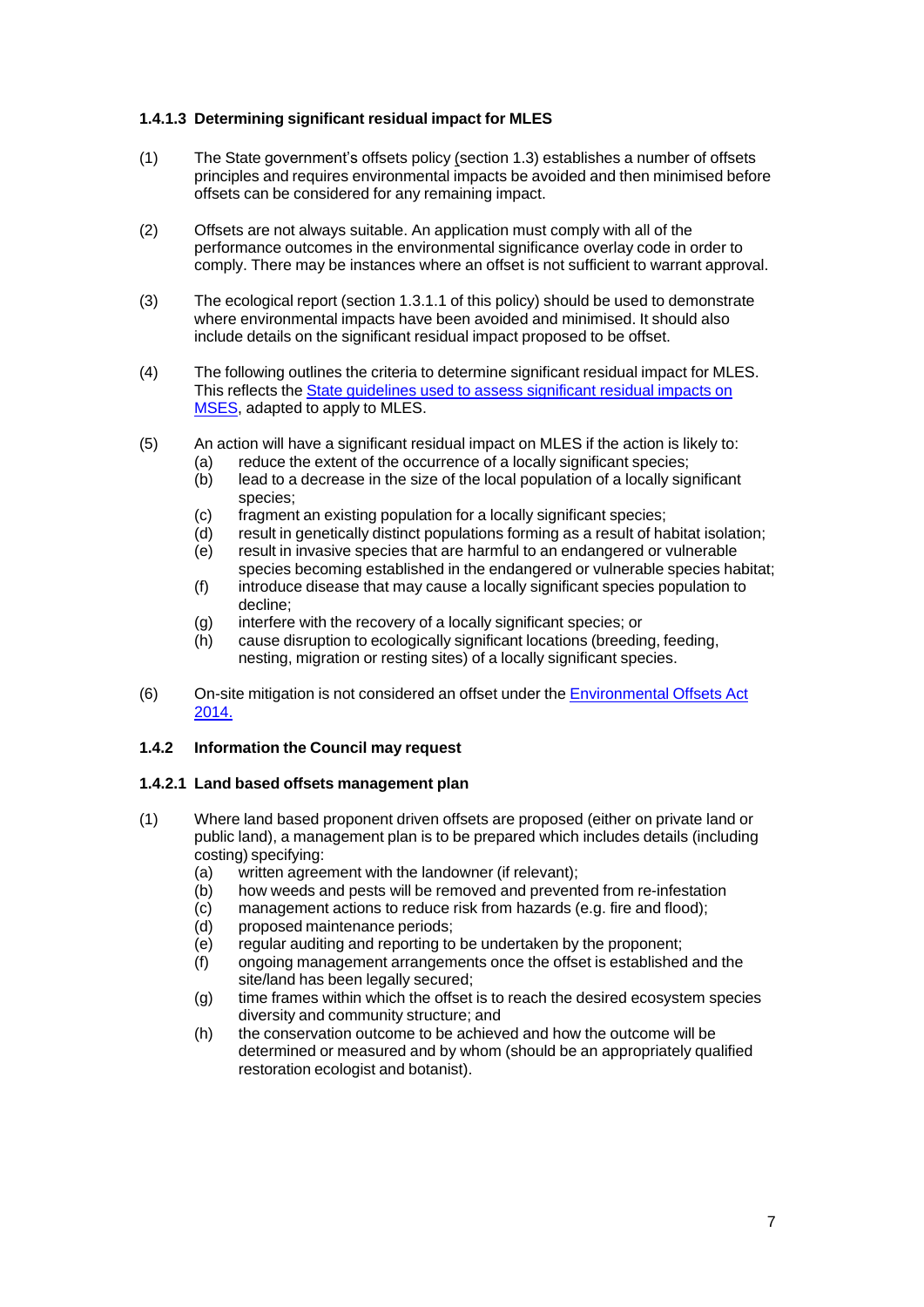## **1.4.3 Guidance for applicants**

## **1.4.3.1 General**

(1) Details of proposed offsets must be included with a development application. The State government provides a series of forms that can also be used for MLES offsets to assist applicants to work through and enter into an agreement with Redland City Council, including how to deliver offsets.

## **1.4.3.2 How to find a receiving site**

- (1) Once it has been determined by the applicant that there is a need for an offset, Council can assist in determining if a suitable receiving site is available. If an offset is not suitable or an offset site is not available, the proposal will need to be revised to reduce the level and/or area of impact or an alternative offset type provided.
- (2) A Notice of Election will need to be prepared by the applicant which outlines how the offset is to be delivered and includes supporting information such as:
	- (i) financial settlement details, and/or
	- (ii) offset delivery plan
	- (iii) offset area details (including how the offsets area is proposed to be secured in perpetuity)
	- (iv) habitat quality details; and,
	- (v) staged offset details (if relevant).
- (3) The South East [Queensland](http://www.seqcatchments.com.au/seq-ecological-restoration-framework) Ecological Restoration Framework provides further guidance relevant to the establishment of offset areas.

## **1.4.3.3 More information**

(1) The State government has already drafted a number of supporting documents to guide applicants in determining what offsets they might be required to provide, and how those offsets are to be provided. Below is a summary of this offset framework:

| <b>Document</b>                                                                                                       | <b>Summary</b>                                                                                                                                                                                                                                            |
|-----------------------------------------------------------------------------------------------------------------------|-----------------------------------------------------------------------------------------------------------------------------------------------------------------------------------------------------------------------------------------------------------|
| <b>Environmental Offsets</b><br>Act                                                                                   | Provides the framework for what an offset is and how it is to<br>be delivered.<br>Identifies the legal security mechanisms that may be used for<br>offsets including the new 'environmental offset protection area'                                       |
|                                                                                                                       | designation<br>Establishes a head of power for the supporting regulation and<br>offset policy                                                                                                                                                             |
| <b>Environmental Offsets</b><br><b>Regulation</b>                                                                     | Lists prescribed activities and prescribed environmental<br>matters that may be subject to offset assessment<br>requirements<br>Provides further detail on other Act provisions.                                                                          |
| Queensland<br><b>Environmental Offsets</b><br><b>Policy</b>                                                           | Provides requirements for impacts on prescribed<br>environmental matters<br>Impacts on protected areas<br>Advanced offsets<br>Strategic offset investment corridors<br>Outlines the types of offset delivery<br>Describes direct benefit management plans |
| Queensland<br><b>Environmental Offsets</b><br><b>Policy Significant</b><br><b>Residual Impact</b><br><b>Guideline</b> | Provides criteria for determining 'significant impact' sorted by<br>prescribed environmental matters.                                                                                                                                                     |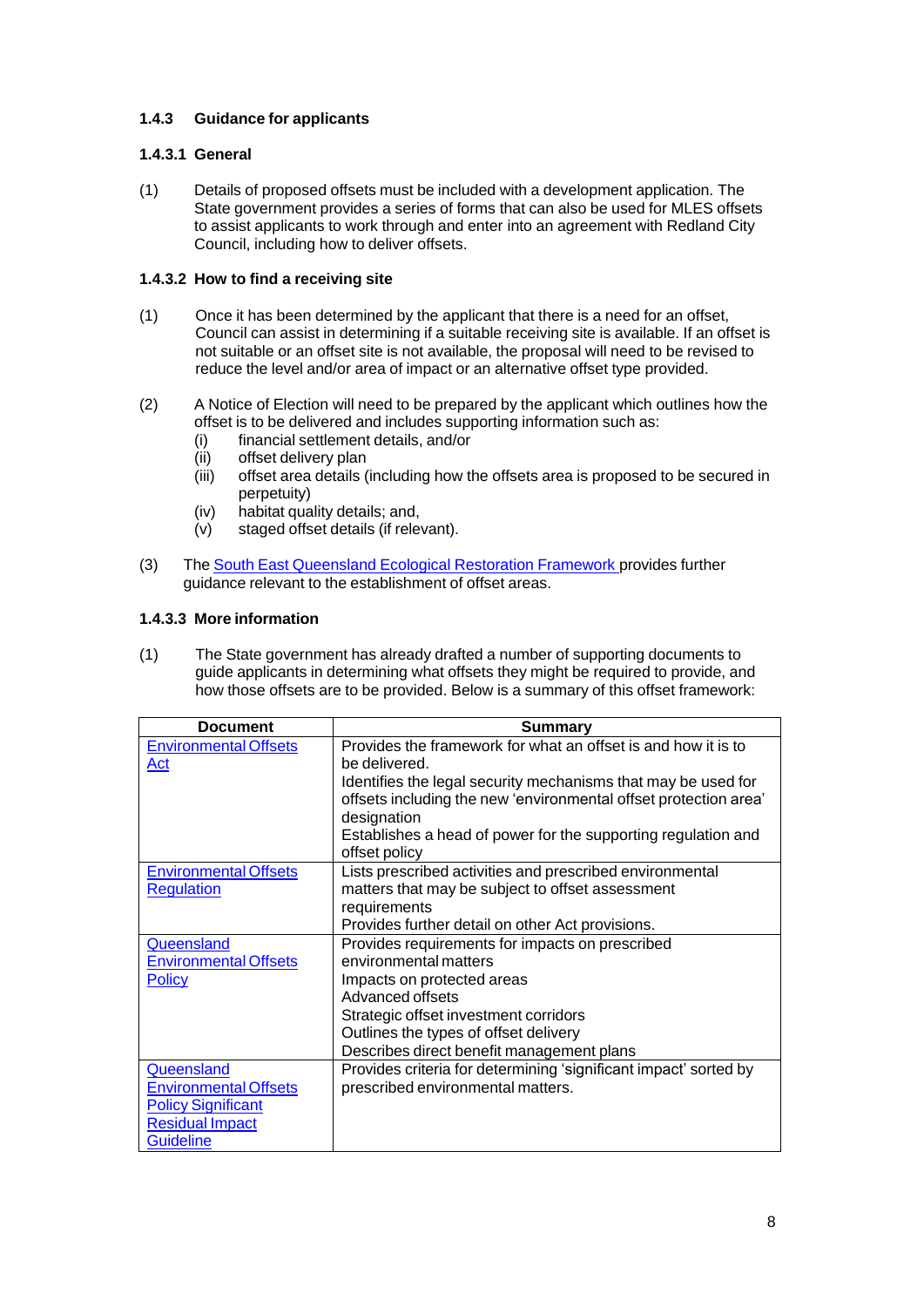| Draft guide to          | Provides a step-by-step methodology explaining how to        |
|-------------------------|--------------------------------------------------------------|
| determining terrestrial | <sup>1</sup> measure habitat quality for land-based offsets. |
| habitat quality         |                                                              |

## **1.5 CLEARING**

The tables of assessment in Section 5.10 'Environmental Significance overlay' make clearing assessable in certain circumstances. In some circumstances, a threshold is provided, and clearing below that threshold is not assessable development.

#### **1.5.1 Guidance for applicants**

- (1) To calculate whether or not the application will trigger assessment against the Environmental Significance Overlay code, an applicant will need to calculate the area of vegetation being cleared. The area of vegetation being cleared may be a contiguous patch of vegetation, or a number of scattered trees, or a combination of both.
- (2) If the development is over two or more property boundaries, the clearing thresholds apply to the whole development site, rather than applying to each individual property.
- (3) The method to be used to calculate the clearing thresholds is the canopy cover method.
- (4) The canopy cover method is based on measuring the canopy cover on an aerial photo using an appropriately calibrated GIS measuring tool and marking the canopy cover accurately on the ground.
- (5) For clearing areas which approach the assessable clearing thresholds a licensed surveyor is to be engaged to accurately plot the area to be cleared.
- (6) The area to be cleared relates to the extent of native vegetation. The planning scheme is concerned with the full canopy cover of the native vegetation whether or not exotic vegetation may co-exist within that area.

#### **1.6 OVERLAY MAPPING AND DATA SOURCES**

#### **1.6.1 Guidance for applicants**

- (1) The Environmental Significance Overlay in City Plan 2015 has been developed in accordance with the **State [Planning](http://www.dlg.qld.gov.au/resources/policy/state-planning/state-planning-policy-jul-2014.pdf) Policy July 2014 (SPP)**.
- (2) Matters of State environmental significance (MSES) were mapped using the State government databases supporting the SPP, in accordance with the SPP definition of MSES. These include:
	- (i) wildlife habitat;
	- (ii) regulated vegetation;
	- (iii) protected areas;
	- (iv) regrowth and remnant koala habitat;
	- (v) urban trees that provide koala habitat; and
	- (vi) regional ecosystems (including remnant and regrowth vegetation).
- (3) This data is available on Redland City Council's website.
- (4) There were some matters that, while defined as MSES, maps were not provided by the State. In these instances Council data has been used.
- (5) Redland City Council also used improved mapping of habitat and vegetation on the mainland. This included locally refined mapping of urban koala trees and remnant and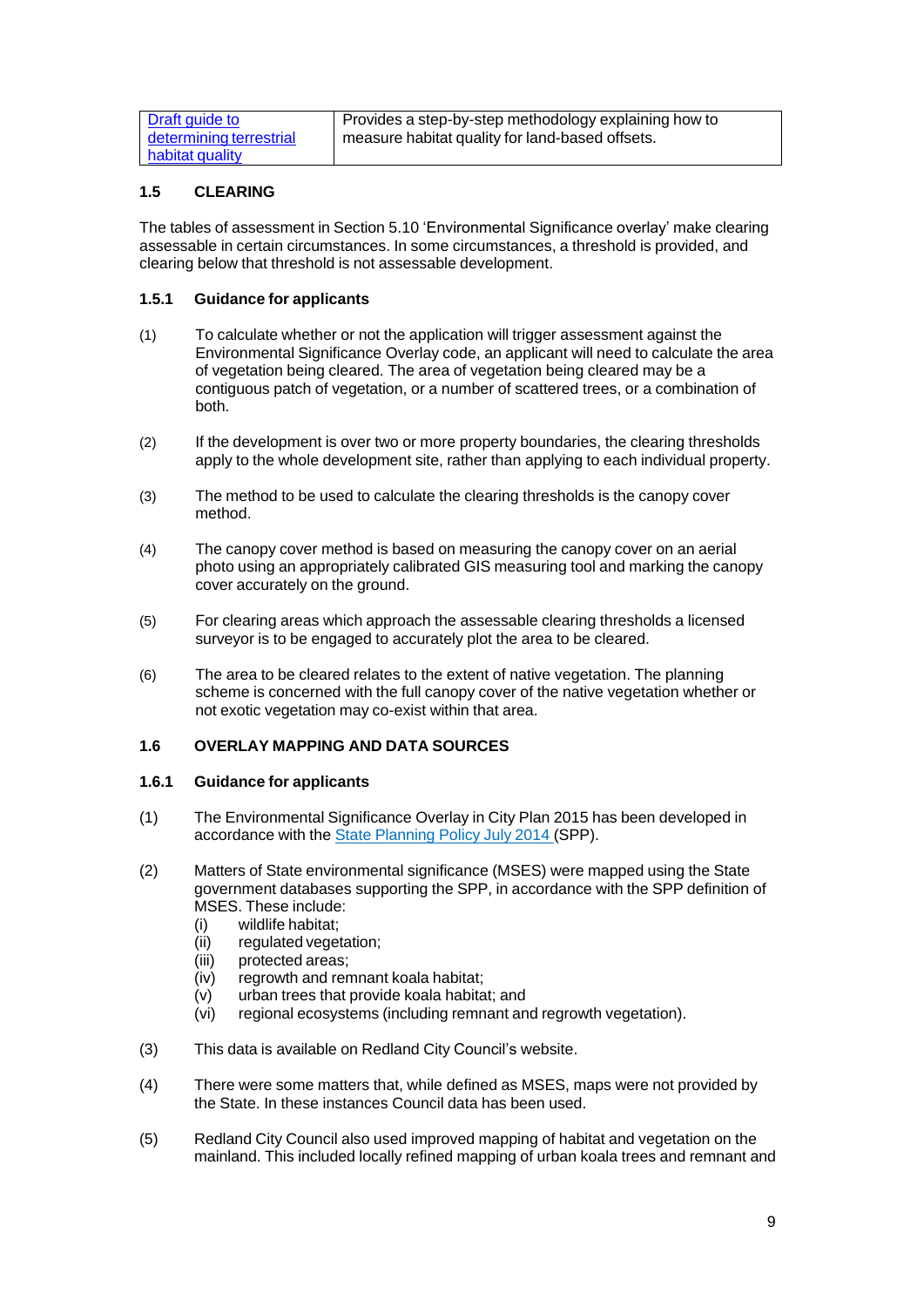regrowth regional ecosystems $^3$  and particular species (both flora and fauna).The regional ecosystem mapping was created by specialist ecological experts engaged by Council, using LiDAR, aerial photo interpretation as well as field data from a tailored field investigation.

- (6) In accordance with the State's SPP and offsets framework the koala habitat and regional ecosystems are MSES. The remaining mapped values are matters of local environmental significance (MLES). Generally, MLES can be described as habitat for particular species (refer to 'locally significant species' in Appendix 1).
- (7) Both MLES and MSES are dealt with in the same way in the Environmental Significance Code. However, offsetting requirements may differ (refer to section 1.4 of this planning scheme policy).
- (8) Some areas mapped as MLES in the overlay may be found to have the attributes of MSES following more detailed investigation. In this event, these values are treated as MSES.
- (9) Within urban areas<sup>4</sup> vegetation on lots less than 1000m<sup>2</sup> have not been included in the overlay, other than where the land is zoned for recreation and open space, conservation or environmental management.

 $^3$  Urban koala habitat was mapped where the RE type that is present includes koala food tree species, drawn from the Australian Koala Foundation's *National Koala Tree Protection List; Recommended Tree Species for Protection*

*and Planting of Koala Habitat,* <sup>4</sup> Refer to the, section 1.7.3 of the planning scheme for a definition of the urban area.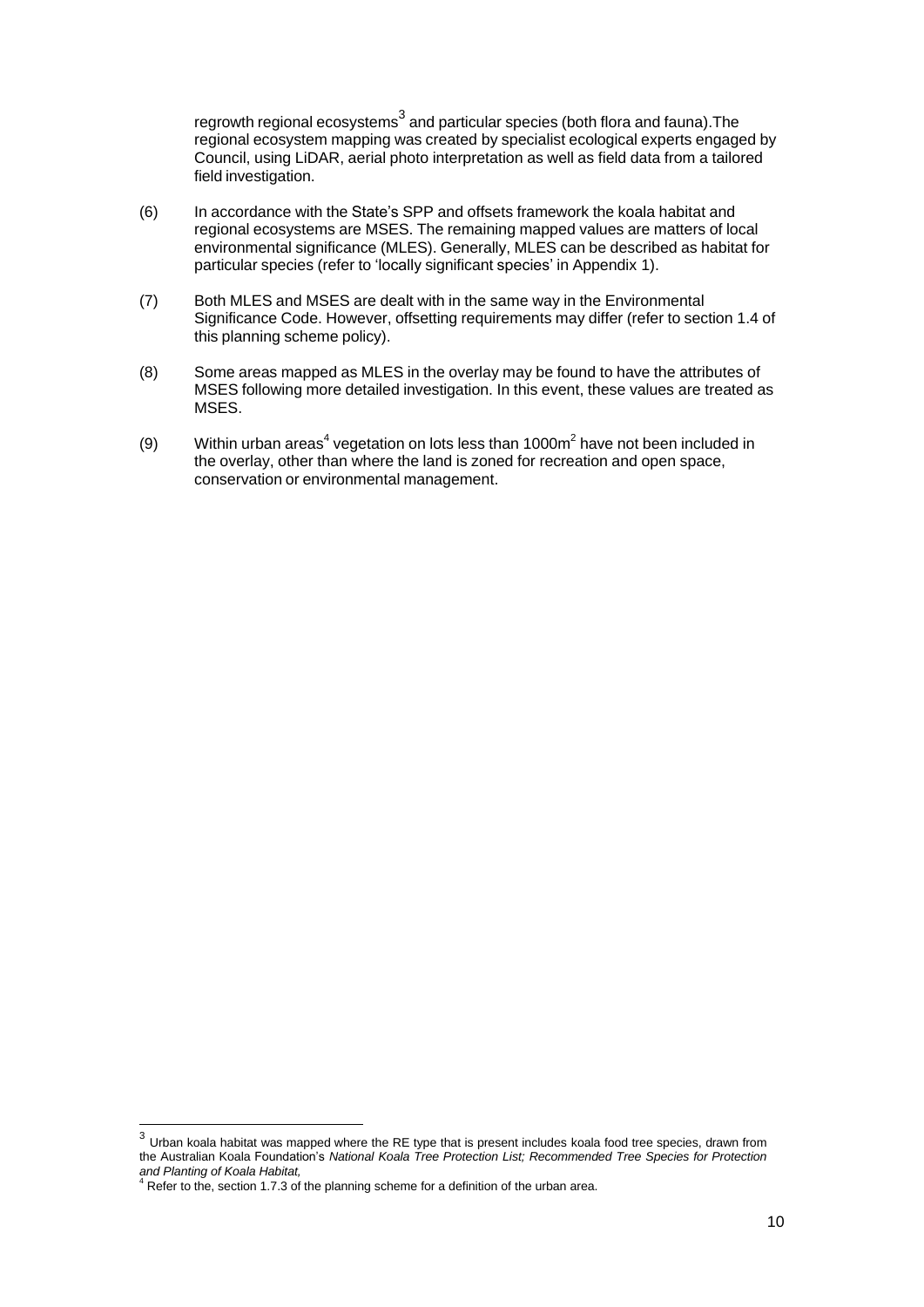# **Appendix 1 - Locally significant species**

|                      |                                 |         |                           |                                                             |                                            |             |                    |                  | <b>Status</b>                            |                           |                                                                                           |                                         |               |                                                                                                                                                                                                                                          |
|----------------------|---------------------------------|---------|---------------------------|-------------------------------------------------------------|--------------------------------------------|-------------|--------------------|------------------|------------------------------------------|---------------------------|-------------------------------------------------------------------------------------------|-----------------------------------------|---------------|------------------------------------------------------------------------------------------------------------------------------------------------------------------------------------------------------------------------------------------|
| <b>Species</b><br>ID | <b>Species</b><br><b>Number</b> | Kingdom | Family                    | Scientific_<br><b>Name</b>                                  | <b>Common</b><br><b>Name</b>               | <b>Type</b> | <b>EPBC</b><br>Act | <b>NC</b><br>Act | <b>Back</b><br><b>On</b><br><b>Track</b> | Endemic                   | <b>RE habitat description</b>                                                             | <b>Non-RE</b><br>habitat<br>description | <b>Non RE</b> | <b>Regional Ecosystems</b>                                                                                                                                                                                                               |
| 484                  | SP001                           | Plant   | Mimosaceae                | Acacia baueri subsp.<br>baueri                              | <b>Tiny Wattle</b>                         | flora       |                    | $\vee$           | H                                        |                           | Low Dry to Moist Wallum<br>Heath                                                          |                                         |               | 12.2.5, 12.2.9, 12.2.12, 12.2.13, 12.3.13, 12.5.9                                                                                                                                                                                        |
|                      |                                 |         |                           |                                                             | Grey/White                                 |             |                    |                  |                                          |                           | Wooded habitats, sparse in<br>region - concentrated on Mt<br>Cotton - Sheldon             |                                         |               | 12.11.10,12.11.3,12.3.1,12.11.23,12.5.2,12.2.5,12.11.5k,1<br>2.11.5e, 12.3.3d, 12.2.6, 12.9-10.19a, 12.11.3, 12.11.5j, 12.9-<br>10.17d, 12.2.8, 12.3.11, 12.5.3, 12.11.3a, 12.11.5a, 12.11.23,<br>12.9-10.4,12.3.11a,12.5.6c,12.9-10.17c |
| 8                    | SP002                           | Animal  | Accipitridae              | Accipiter<br>novaehollandiae                                | Goshawk                                    | fauna       |                    | <b>NT</b>        |                                          |                           |                                                                                           |                                         |               |                                                                                                                                                                                                                                          |
| 12 <sup>12</sup>     | SP003                           | Animal  | LycaenidaeOrchid<br>aceae | Acrodipsas illidgei                                         | Illidge's ant-blue<br>butterfly            | fauna       |                    | $\mathsf{V}$     | $\mathsf{C}$                             |                           | Casuarina glauca and<br>adjacent mangrove areas                                           |                                         |               | 12.1.1, 12.2.5, 12.2.6, 12.2.7, 12.2.8, 12.2.9, 12.2.10, 12.3.1, 1<br>2.3.5, 12.3.6, 12.3.11, 12.5.2, 12.5.3, 12.9-<br>10.4, 12.11.3, 12.11.23, 12.12.14                                                                                 |
|                      |                                 |         |                           |                                                             |                                            |             |                    |                  |                                          |                           | Waterways and temporary                                                                   |                                         | waterbody     | 12.1.1, 12.2.1, 12.2.2, 12.2.5, 12.2.6, 12.2.7, 12.2.8, 12.2.9, 12.                                                                                                                                                                      |
| 13 <sup>1</sup>      | SP004                           | Animal  | Limnodynastidae           | Adelotus brevis                                             | <b>Tusked Frog</b>                         | fauna       |                    | $\vee$           |                                          |                           | and permanent pools                                                                       |                                         |               | 2.10, 12.2.12, 12.2.13, 12.3.1, 12.3.5, 12.3.6, 12.3.11, 12.3.13,<br>12.5.2, 12.5.3, 12.9-<br>10.4, 12.11.3, 12.11.10, 12.11.23, 12.12.14                                                                                                |
|                      |                                 |         |                           |                                                             | Large Christmas                            |             |                    |                  |                                          |                           | Moist to Wet Wallum Heath                                                                 |                                         |               | 12.2.12,12.3.13                                                                                                                                                                                                                          |
| 611                  | SP005                           | Plant   | Blandfordiaceae           | Blandfordia grandiflora                                     | Bell                                       | flora       |                    | E                | H                                        |                           | Allocasuarina spp. and C.                                                                 |                                         |               | 12.1.1, 12.2.5, 12.2.6, 12.2.7, 12.2.8, 12.2.10, 12.3.1, 12.3.5, 1                                                                                                                                                                       |
| 66                   | SP006                           | Animal  | Cacatuidae                | Calyptorhynchus<br>lathami                                  | Glossy Black<br>Cockatoo                   | fauna       | E                  | $\vee$           |                                          |                           | glauca                                                                                    |                                         |               | 2.3.6, 12.3.11, 12.5.2, 12.5.3, 12.9-<br>10.4, 12.11.3, 12.11.23, 12.12.14                                                                                                                                                               |
|                      |                                 |         |                           |                                                             |                                            |             |                    |                  |                                          |                           | Eucalypt forest to Woodland<br>containing Eucalyptus<br>racemosa on Coastal Sands         |                                         |               | 12.2.10, 12.2.6, 12.2.8, 12.2.1                                                                                                                                                                                                          |
| 2081                 | SP007                           | Animal  | Charopidae                | Charopid BR38                                               | A Land Snail                               | fauna       |                    |                  |                                          | $\times$                  |                                                                                           |                                         |               |                                                                                                                                                                                                                                          |
| 723                  | SP008                           | Plant   | Sparrmanniaceae           | Corchorus<br>cunninghamii                                   | Native jute or<br>Cunninghams<br>jute      | flora       | E                  | E                |                                          |                           | Margins of Rainforest and<br><b>Tall Eucalypt Forest</b>                                  |                                         |               | 12.11.10,12.11.3,12.11.5,12.11.2                                                                                                                                                                                                         |
| 120                  | SP009                           | Animal  | Myobatrachidae            | Crinia tinnula                                              | <b>Wallum Froglet</b>                      | fauna       |                    | $\vee$           | H                                        |                           | Acid swamps and<br>depressions                                                            |                                         |               | 12.2.5, 12.2.7, 12.2.9, 12.2.10, 12.2.12, 12.2.15, 12.3.5, 12.3.6<br>.12.5.10                                                                                                                                                            |
|                      |                                 |         |                           |                                                             |                                            |             |                    |                  |                                          |                           | Wet Wallum Heath and on<br>Margins of Swamp<br>Sclerophyll Forest E.<br>robusta           |                                         |               | 12.2.5, 12.2.7, 12.2.12, 12.2.15, 12.3.4                                                                                                                                                                                                 |
|                      | 846 SP010                       | Plant   | Rubiaceae                 | Durringtonia paludosa   Durringtonia                        |                                            | flora       |                    | N                | C                                        |                           | Submerged aquatic plant in                                                                |                                         |               | 12.2.15, 12.2.15a, 12.2.15f                                                                                                                                                                                                              |
| 861                  | SP011                           | Plant   | Cyperaceae                | Eleocharis difformis                                        | <b>Sunmerged</b><br>Submerged<br>Spikerush | flora       |                    | E                |                                          | $\boldsymbol{\mathsf{X}}$ | Perched and Window Lakes<br>restricted to Lacustrene<br>wetlands 12.2.15a and<br>12.2.15f |                                         |               |                                                                                                                                                                                                                                          |
|                      |                                 |         |                           |                                                             |                                            |             |                    |                  |                                          |                           | Wetlands, rare visitor                                                                    |                                         |               | 12.1.1, 12.1.2, 12.1.3, 12.2.12, 12.2.15, 12.2.15f, 12.2.5, 12.2.                                                                                                                                                                        |
|                      | 470 SP012                       | Animal  | Ciconiidae                | Ephippiorhynchus<br>asiaticus                               | Black-necked<br>Stork                      | fauna       |                    | <b>NT</b>        |                                          |                           |                                                                                           |                                         |               | 5a, 12.2.7, 12.3.11, 12.3.13, 12.3.5, 12.3.6, 12.3.8, 12.5.9                                                                                                                                                                             |
|                      |                                 |         |                           |                                                             | <b>Beach Stone</b>                         |             |                    |                  |                                          |                           | Dunes, beaches                                                                            |                                         | beach         | 12.2.14, 12.2.16, 12.2.9, 12.2.10, 12.2.13, 12.2.7                                                                                                                                                                                       |
|                      | 51 SP013                        | Animal  | Burhinidae                | Esacus magnirostris<br>Genoplesium sp.<br>(Raby Bay J.Elsol | Curlew<br>Raby Bay Midge                   | fauna       |                    | $\vee$           | H                                        |                           | Eucalypt forest to Woodland<br>containing Eucalyptus                                      |                                         |               | 12.5.3, 12.9-10.4, 12.11.5 j, 12.12.14                                                                                                                                                                                                   |
|                      | 955 SP014                       | Plant   | Orchidaceae               | AQ462423)                                                   | Orchid                                     | flora       |                    |                  |                                          | X                         | racemosa                                                                                  |                                         |               |                                                                                                                                                                                                                                          |
| 2082                 | SP015                           | Animal  | Charopidae                | Gyrocochlea myora                                           | Myora Springs<br>Snail                     | fauna       |                    |                  |                                          | X                         | <b>Moist Coastal Forests</b><br>including Littoral Rainforest                             |                                         |               | 12.2.6                                                                                                                                                                                                                                   |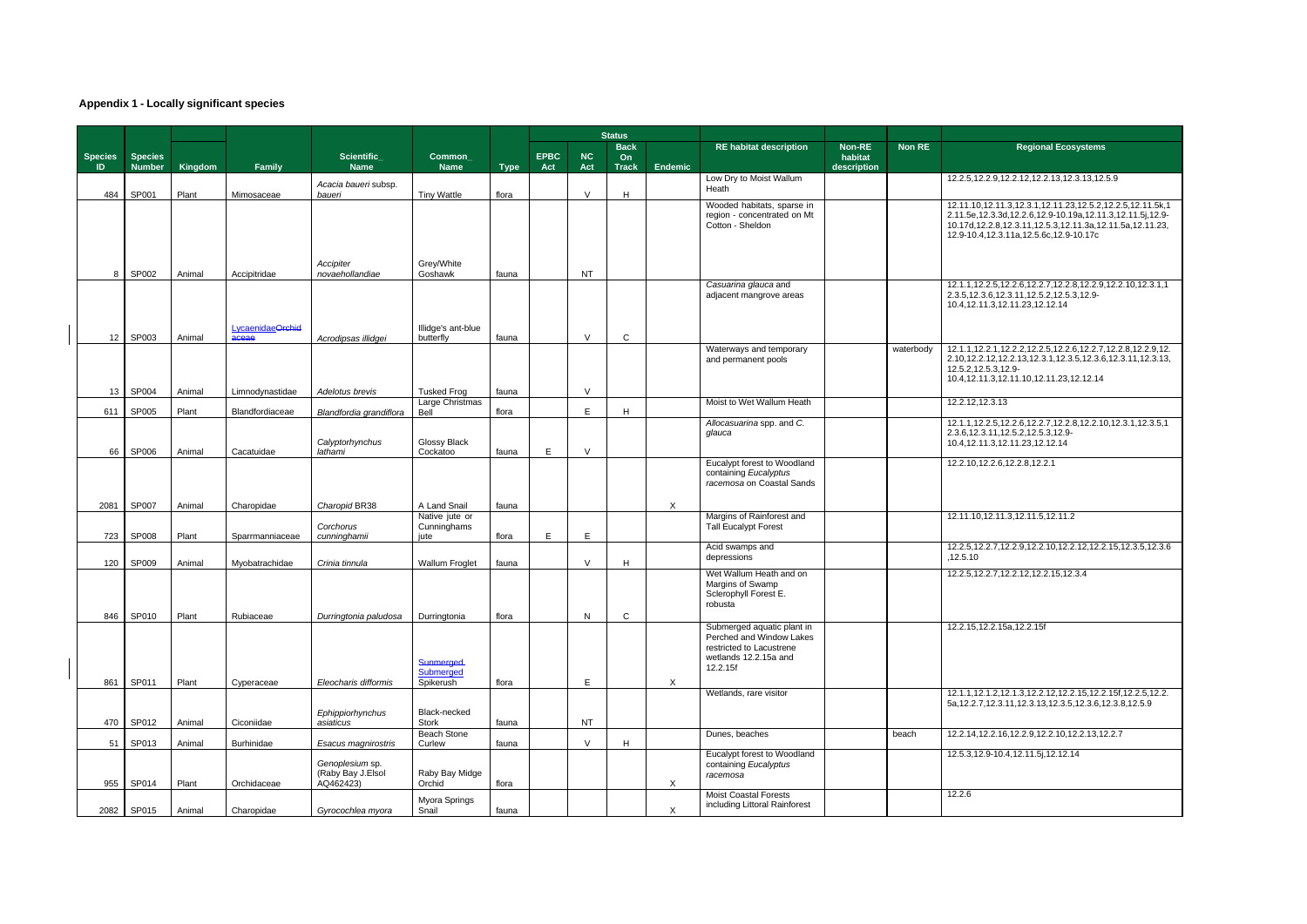| <b>Non RE</b> | <b>Regional Ecosystems</b>                                                                                                                                                 |
|---------------|----------------------------------------------------------------------------------------------------------------------------------------------------------------------------|
|               |                                                                                                                                                                            |
| each          | 12.2.14,12.12.19                                                                                                                                                           |
|               | 12.1.1, 12.1.2, 12.1.3, 12.2.12, 12.2.15, 12.2.15f, 12.2.5, 12.2.<br>5a, 12.2.7, 12.3.11, 12.3.13, 12.3.5, 12.3.6, 12.3.8, 12.5.9, 12.3<br>.1,12.3.11a                     |
|               | 12.2.1, 12.2.7, 12.2.15                                                                                                                                                    |
|               | 12.2.2, 12.2.5, 12.2.7, 12.2.12, 12.2.13, 12.2.15, 12.3.5, 12.3.6<br>,12.3.13,12.5.9,12.9-10.22                                                                            |
|               | 12.2.5, 12.2.7, 12.2.12, 12.2.15                                                                                                                                           |
|               | 12.1.1, 12.2.1, 12.2.2, 12.2.5, 12.2.6, 12.2.7, 12.2.8, 12.2.10, 1<br>2.3.1, 12.3.5, 12.3.6, 12.3.11, 12.5.2, 12.5.3, 12.9-<br>10.4, 12.11.3, 12.11.10, 12.11.23, 12.12.14 |
|               | 12.3.1, 12.11.3, 12.11.10                                                                                                                                                  |
|               | 12.11.10,12.3.1                                                                                                                                                            |
|               | 12.3.11,12.11.3,12.11.10,12.11.5e                                                                                                                                          |
|               | 12.11.10,12.11.3,12.11.23,12.3.8,12.3.2                                                                                                                                    |
|               | 12.2.5a, 12.2.7, 12.3.5, 12.3.5a, 12.3.6                                                                                                                                   |
|               | 12.3.3, 12.3.6, 12.9-10.19a, 12.9-10.17c                                                                                                                                   |

|                      |                                 |                 |                            |                                              |                            |                |                    |                  | <b>Status</b>                     |                |                                                                                                                                                                                                     |                                                                                                                      |        |                                                                                                                                                                        |
|----------------------|---------------------------------|-----------------|----------------------------|----------------------------------------------|----------------------------|----------------|--------------------|------------------|-----------------------------------|----------------|-----------------------------------------------------------------------------------------------------------------------------------------------------------------------------------------------------|----------------------------------------------------------------------------------------------------------------------|--------|------------------------------------------------------------------------------------------------------------------------------------------------------------------------|
| <b>Species</b><br>ID | <b>Species</b><br><b>Number</b> | Kingdom         | Family                     | Scientific_<br><b>Name</b>                   | Common_<br><b>Name</b>     | <b>Type</b>    | <b>EPBC</b><br>Act | <b>NC</b><br>Act | <b>Back</b><br>On<br><b>Track</b> | <b>Endemic</b> | <b>RE</b> habitat description                                                                                                                                                                       | Non-RE<br>habitat<br>description                                                                                     | Non RE | <b>Regional Ecosystems</b>                                                                                                                                             |
|                      |                                 |                 |                            |                                              |                            |                |                    |                  |                                   |                |                                                                                                                                                                                                     |                                                                                                                      |        |                                                                                                                                                                        |
| 203                  | SP016                           | Animal          | Haematopodidae             | Haematopus<br>fuliginosus                    | Sooty<br>Oystercathcer     | fauna          |                    | <b>NT</b>        |                                   |                | Rocky coasts, coarse<br>beaches                                                                                                                                                                     |                                                                                                                      | beach  | 12.2.14,12.12.19                                                                                                                                                       |
| 393                  | SP017                           | Animal          | Rallidae                   | Lewinia pectoralis                           | Lewin's Rail               | fauna          |                    | <b>NT</b>        |                                   |                | Riparian - with cover                                                                                                                                                                               |                                                                                                                      |        | 12.1.1, 12.1.2, 12.1.3, 12.2.12, 12.2.15, 12.2.15f, 12.2.5, 12.2.<br>5a, 12.2.7, 12.3.11, 12.3.13, 12.3.5, 12.3.6, 12.3.8, 12.5.9, 12.<br>.1,12.3.11a                  |
| 2083                 | SP018                           | Animal          | Hylidae                    | Litoria cooloolensis                         | Cooloola<br>Sedgefrog      | fauna          |                    | <b>NT</b>        |                                   |                | Sandy coastal freshwater<br>lakes and stream - North<br>Stradbroke Island                                                                                                                           |                                                                                                                      |        | 12.2.1, 12.2.7, 12.2.15                                                                                                                                                |
| 2084                 | SP019                           | Animal          | Hylidae                    | Litoria freycineti                           | Freycinet's Frog           | fauna          |                    | $\vee$           |                                   |                | Open, vegetated coastal<br>swamps and depressions                                                                                                                                                   |                                                                                                                      |        | 12.2.2, 12.2.5, 12.2.7, 12.2.12, 12.2.13, 12.2.15, 12.3.5, 12.3.6<br>,12.3.13,12.5.9,12.9-10.22                                                                        |
| 2085                 | SP020                           | Animal          | Hylidae                    | Litoria olongburensis                        | Wallum Sedge<br>Frog       | fauna          | $\vee$             | $\vee$           |                                   |                | Wallum sedgelands subject<br>to indundationinundation                                                                                                                                               |                                                                                                                      |        | 12.2.5, 12.2.7, 12.2.12, 12.2.15                                                                                                                                       |
|                      |                                 |                 |                            |                                              | Square-tailed              |                |                    |                  |                                   |                | Eucalypt woodland and<br>open forest, rare and<br>breeding in area                                                                                                                                  |                                                                                                                      |        | 12.1.1, 12.2.1, 12.2.2, 12.2.5, 12.2.6, 12.2.7, 12.2.8, 12.2.10, 1<br>2.3.1, 12.3.5, 12.3.6, 12.3.11, 12.5.2, 12.5.3, 12.9-<br>10.4,12.11.3,12.11.10,12.11.23,12.12.14 |
| 1861<br>1135         | SP021<br>SP022                  | Animal<br>Plant | Accipitridae<br>Proteaceae | Lophoictinia isura<br>Macadamia integrifolia | Kite<br>Macadamia          | fauna<br>flora | $\vee$             | <b>NT</b><br>V   |                                   |                | Dry Rainforests and<br><b>Riparian Forests</b>                                                                                                                                                      |                                                                                                                      |        | 12.3.1, 12.11.3, 12.11.10                                                                                                                                              |
| 1136                 | SP023                           | Plant           | Proteaceae                 | Macadamia tetraphylla                        | Rough Shelled<br>Macadamia | flora          | $\vee$             | V                |                                   |                | Rainforests and Riparian<br>Forests                                                                                                                                                                 |                                                                                                                      |        | 12.11.10,12.3.1                                                                                                                                                        |
|                      |                                 |                 |                            |                                              |                            |                |                    |                  |                                   |                | Eucalypt Forests to<br>Woodlands and Rainforest<br>Margins Particularly<br>associated with<br>Lophostemon confertus in<br>Whipstick Growth Habit<br>(see BAAM point records at<br>Mt Cotton Quarry) |                                                                                                                      |        | 12.3.11,12.11.3,12.11.10,12.11.5e                                                                                                                                      |
| 2086                 | SP024                           | Plant           | Apocynaceae                | Marsdenia coronata                           | Slender Milk<br>Vine       | flora          | $\vee$             | $\vee$           |                                   |                |                                                                                                                                                                                                     |                                                                                                                      |        |                                                                                                                                                                        |
| 2087                 | SP025                           | Plant           | Apocynaceae                | Marsdenia longiloba                          | Clear Milk Vine            | flora          |                    | V                |                                   |                | Moist Tall Open Forest and<br>rainforest margins (see<br>BAAM point records at Mt<br>Cotton Quarry)                                                                                                 |                                                                                                                      |        | 12.11.10,12.11.3,12.11.23,12.3.8,12.3.2                                                                                                                                |
| 2088                 | SP026                           | Plant           | Juncaginaceae              | Maundia<br>triglochinoides                   | Maundia                    | flora          |                    | $\vee$           |                                   |                | Wetlands including<br>Paperbark Swamps Found<br>At Karawatha and<br>Woodforde                                                                                                                       | Wetland<br>Mapping<br>including<br>Non Rem<br>but only<br>good quality<br>so not used<br>in waterbody<br>designation |        | 12.2.5a, 12.2.7, 12.3.5, 12.3.5a, 12.3.6                                                                                                                               |
|                      |                                 |                 |                            |                                              |                            |                |                    |                  |                                   |                | Woodland to Open forests<br>on plains to riparian areas<br>partiularlyparticularly on<br>sedimentary soils LZ 10                                                                                    |                                                                                                                      |        | 12.3.3, 12.3.6, 12.9-10.19a, 12.9-10.17c                                                                                                                               |
|                      | 1557 SP027                      | Plant           | Myrtaceae                  | Melaleuca irbyana                            | Swamp Tea-tree             | flora          |                    | E.               | н                                 |                |                                                                                                                                                                                                     |                                                                                                                      |        |                                                                                                                                                                        |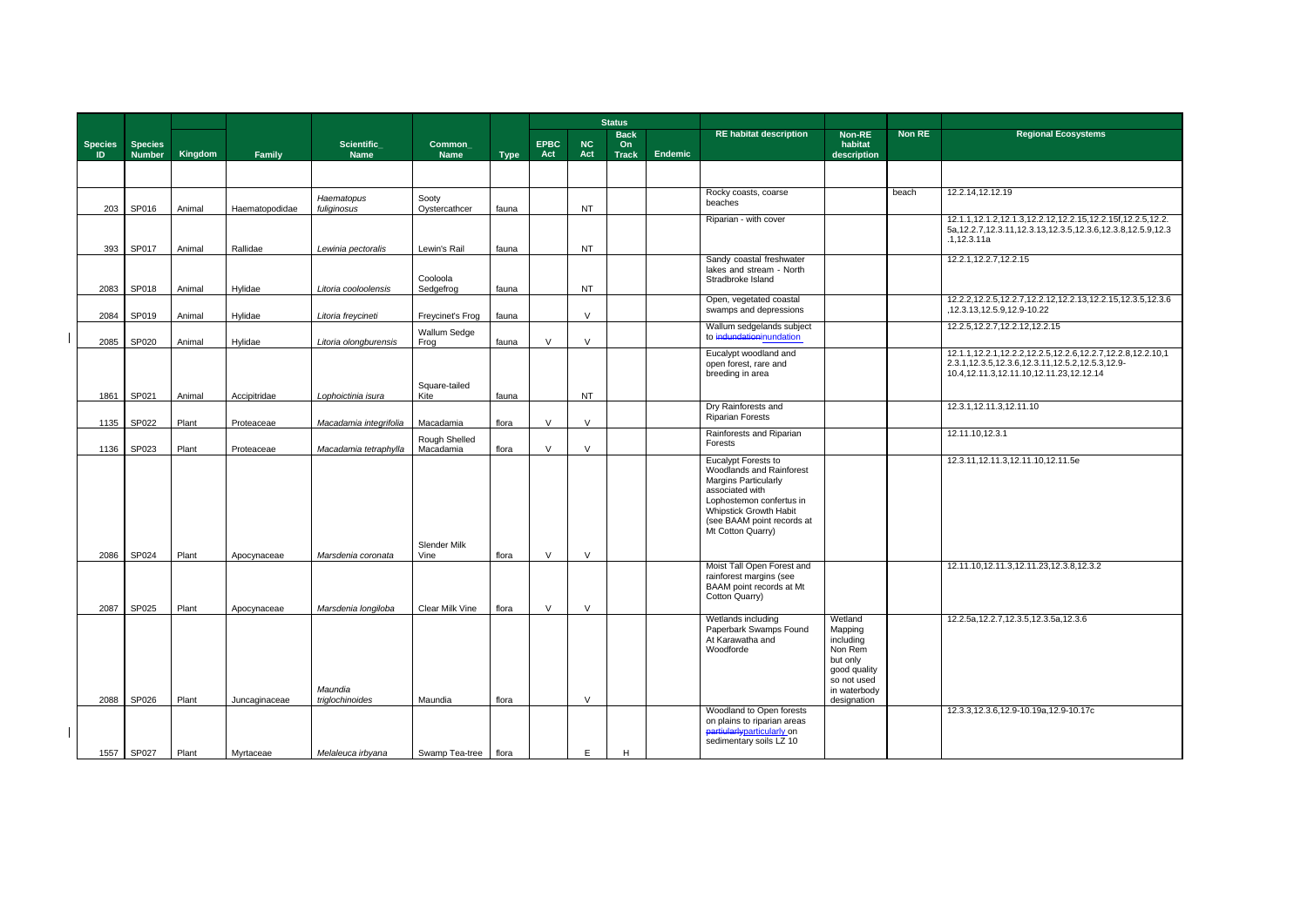|                       |                                 |                  |                       |                                     |                                                 |                |                    | <b>Status</b>       |                                   |                |                                                                                                              |                                            |                    |                                                                                                                                                                                                 |
|-----------------------|---------------------------------|------------------|-----------------------|-------------------------------------|-------------------------------------------------|----------------|--------------------|---------------------|-----------------------------------|----------------|--------------------------------------------------------------------------------------------------------------|--------------------------------------------|--------------------|-------------------------------------------------------------------------------------------------------------------------------------------------------------------------------------------------|
| <b>Species</b><br>ID. | <b>Species</b><br><b>Number</b> | Kingdom          | Family                | Scientific_<br><b>Name</b>          | <b>Common</b><br><b>Name</b>                    | <b>Type</b>    | <b>EPBC</b><br>Act | <b>NC</b><br>Act    | <b>Back</b><br>On<br><b>Track</b> | <b>Endemic</b> | <b>RE habitat description</b>                                                                                | Non-RE<br>habitat<br>description           | Non RE             | <b>Regional Ecosystems</b>                                                                                                                                                                      |
|                       |                                 |                  |                       |                                     |                                                 |                |                    |                     |                                   |                |                                                                                                              |                                            |                    |                                                                                                                                                                                                 |
|                       |                                 |                  |                       |                                     |                                                 |                |                    |                     |                                   |                | Eucalypt woodland and<br>open forest, occasional<br>visitor                                                  |                                            |                    | 12.2.5, 12.2.6, 12.2.8, 12.3.3d, 12.3.11, 12.3.11a, 12.5.2, 12.5<br>3,12.5.6c,12.9-10.4,12.9-10.17c,12.9-10.17d,12.9-<br>10.19,12.11.3,12.11.5a,12.11.5e,12.11.5h,12.11.5k,12.11<br>23,12.12.14 |
| 2089                  | SP028                           | Animal           | Meliphagidae          | Melithreptus gularis                | Black-chinned<br>Honeyeater                     | fauna          |                    | <b>NT</b>           |                                   |                |                                                                                                              |                                            |                    |                                                                                                                                                                                                 |
| 2090                  | SP029                           | Animal           | Percichthyidae        | Nannoperca oxleyana                 | Oxleyan Pygmy<br>Perch                          | fauna          | E                  | $\vee$              | $\mathsf{C}$                      |                | Pristine watercourses in<br>wallum                                                                           |                                            |                    | 12.1.1, 12.1.2, 12.1.3, 12.2.12, 12.2.15, 12.2.15f, 12.2.5, 12.2.<br>5a, 12.2.7, 12.3.11, 12.3.13, 12.3.5, 12.3.6, 12.3.8, 12.5.9, 12.<br>.1,12.3.11a                                           |
|                       |                                 |                  |                       | Nettapus                            | <b>Cotton Pigmy</b>                             |                |                    |                     |                                   |                | Wetlands, occasional                                                                                         |                                            |                    | 12.1.1, 12.1.2, 12.1.3, 12.2.12, 12.2.15, 12.2.15f, 12.2.5, 12.2.<br>5a, 12.2.7, 12.3.11, 12.3.13, 12.3.5, 12.3.6, 12.3.8, 12.5.9                                                               |
| 2091<br>1551          | SP030<br>SP031                  | Animal<br>Animal | Anatidae<br>Strigidae | coromandelianus<br>Ninox strenua    | Goose<br>Powerful Owl                           | fauna<br>fauna |                    | <b>NT</b><br>$\vee$ |                                   |                | Larger bushland areas<br>containing patches of<br>moderately dense cover                                     |                                            |                    | 12.1.1, 12.2.1, 12.2.2, 12.2.5, 12.2.7, 12.2.8, 12.3.1, 12.3.5, 12<br>3.11, 12.5.3, 12.9-10.4, 12.11.3, 12.11.10, 12.11.23                                                                      |
| 300                   | SP032                           | Animal           | Scolopacidae          | <b>Numenius</b><br>madagascariensis | Eastern Curlew                                  | fauna          |                    | <b>NT</b>           |                                   |                | Mudflats                                                                                                     |                                            | intertidal<br>flat | 12.1.2,12.1.3                                                                                                                                                                                   |
|                       |                                 |                  |                       |                                     |                                                 |                |                    |                     |                                   |                | Wet Wallum Heath and on<br>Margins of Swamp<br>Sclerophyll Forest E.<br>robusta                              |                                            |                    | 12.2.7,12.3.4                                                                                                                                                                                   |
|                       | 1198 SP033                      | Plant            | Asteraceae            | Olearia hygrophila                  | Swamp Daisy                                     | flora          | E.                 | E                   |                                   | $\mathsf{X}$   |                                                                                                              |                                            |                    |                                                                                                                                                                                                 |
| 2092                  | SP034                           | Animal           | Papilionidae          | Ornithoptera<br>richmondia          | Richmond<br><b>Birdwing</b><br><b>Butterfly</b> | fauna          |                    | $\vee$              | H                                 |                | Rainforest associated with<br>Pararistolochia praevenosa                                                     |                                            |                    | 12.11.10,12.3.1                                                                                                                                                                                 |
| 2022                  | SP035                           | Plant            | Polygonaceae          | Persicaria elatior                  | Glandular<br>Knotweed                           | flora          | $\vee$             | $\vee$              |                                   |                | Wetlands and Swamp<br>Forests                                                                                | Wetland<br>Mapping<br>including<br>Non Rem |                    | 12.2.15, 12.3.4, 12.3.5, 12.3.6, 12.3.8                                                                                                                                                         |
|                       |                                 |                  |                       |                                     | Southern                                        |                |                    |                     |                                   |                | Swamp Forests especially<br>those with rainforest<br>elements in understorey<br>where fires are less intense |                                            |                    | 12.2.5, 12.2.7                                                                                                                                                                                  |
| 1260                  | SP036                           | Plant            | Orchidaceae           | Phaius australis                    | Swamp Orchid                                    | flora          | E                  | E                   | $\mathbf C$                       |                | Swamp Forests especially<br>those with rainforest<br>elements in understorey<br>where fires are less intense |                                            |                    | 12.2.7, 12.3.4, 12.3.5                                                                                                                                                                          |
|                       | 1261 SP037                      | Plant            | Orchidaceae           | Phaius bernaysii                    | Yellow Swamp<br>Orchid                          | flora          | E                  | E.                  | $\mathsf{C}$                      | X              |                                                                                                              |                                            |                    |                                                                                                                                                                                                 |
| 2033                  | SP039                           | Plant            | Orchidaceae           | Prasophyllum exilis                 | Thin Leek<br>Orchid                             | flora          |                    | <b>NT</b>           |                                   |                | <b>Wallum Heath</b>                                                                                          |                                            |                    | 12.2.12, 12.3.13, 12.2.9, 12.2.10, 12.2.6                                                                                                                                                       |
|                       | 403 SP040                       | Animal           | Rostratulidae         | Rostratula australis                | Australian<br><b>Painted Snipe</b>              | fauna          | $\vee$             | $\vee$              |                                   |                | Wetland edges, edge<br>vegetation                                                                            |                                            |                    | 12.1.1, 12.1.2, 12.1.3, 12.2.12, 12.2.15, 12.2.15f, 12.2.5, 12.2.<br>5a, 12.2.7, 12.3.11, 12.3.13, 12.3.5, 12.3.6, 12.3.8, 12.5.9                                                               |
| 1397                  | SP041                           | Plant            | Cyperaceae            | Schoenus scabripes                  | Rough Bog<br>Sedge                              | flora          |                    | <b>NT</b>           |                                   |                | Wallum Heath to Woodland<br>and Wet Wallum                                                                   |                                            |                    | 12.2.12,12.2.15,12.3.5,12.3.13                                                                                                                                                                  |
| 418                   | SP042                           | Animal           | Laridae               | Sternula albifrons                  | <b>Little Tern</b>                              | fauna          |                    | E                   | H                                 |                | None                                                                                                         | Sand banks                                 | sandbank           |                                                                                                                                                                                                 |
|                       |                                 |                  |                       |                                     |                                                 |                |                    |                     |                                   |                | Wetlands, rare visitor                                                                                       |                                            |                    | 12.1.1, 12.1.2, 12.1.3, 12.2.12, 12.2.15, 12.2.15f, 12.2.5, 12.2.<br>5a, 12.2.7, 12.3.11, 12.3.13, 12.3.5, 12.3.6, 12.3.8, 12.5.9                                                               |
|                       | 425 SP043                       | Animal           | Anatidae              | Stictonetta naevosa                 | <b>Freckled Duck</b>                            | fauna          |                    | <b>NT</b>           |                                   |                |                                                                                                              |                                            |                    |                                                                                                                                                                                                 |

| <b>Non RE</b>   | <b>Regional Ecosystems</b>                                                                                                                                                                        |
|-----------------|---------------------------------------------------------------------------------------------------------------------------------------------------------------------------------------------------|
|                 |                                                                                                                                                                                                   |
|                 |                                                                                                                                                                                                   |
|                 | 12.2.5, 12.2.6, 12.2.8, 12.3.3d, 12.3.11, 12.3.11a, 12.5.2, 12.5.<br>3,12.5.6c,12.9-10.4,12.9-10.17c,12.9-10.17d,12.9-<br>10.19,12.11.3,12.11.5a,12.11.5e,12.11.5h,12.11.5k,12.11.<br>23,12.12.14 |
|                 | 12.1.1, 12.1.2, 12.1.3, 12.2.12, 12.2.15, 12.2.15f, 12.2.5, 12.2.<br>5a, 12.2.7, 12.3.11, 12.3.13, 12.3.5, 12.3.6, 12.3.8, 12.5.9, 12.3<br>.1,12.3.11a                                            |
|                 | 12.1.1, 12.1.2, 12.1.3, 12.2.12, 12.2.15, 12.2.15f, 12.2.5, 12.2.<br>5a, 12.2.7, 12.3.11, 12.3.13, 12.3.5, 12.3.6, 12.3.8, 12.5.9                                                                 |
|                 | 12.1.1, 12.2.1, 12.2.2, 12.2.5, 12.2.7, 12.2.8, 12.3.1, 12.3.5, 12.<br>3.11, 12.5.3, 12.9-10.4, 12.11.3, 12.11.10, 12.11.23                                                                       |
| tertidal_<br>аt | 12.1.2,12.1.3                                                                                                                                                                                     |
|                 | 12.2.7,12.3.4                                                                                                                                                                                     |
|                 | 12.11.10,12.3.1                                                                                                                                                                                   |
|                 | 12.2.15, 12.3.4, 12.3.5, 12.3.6, 12.3.8                                                                                                                                                           |
|                 | 12.2.5, 12.2.7                                                                                                                                                                                    |
|                 | 12.2.7, 12.3.4, 12.3.5                                                                                                                                                                            |
|                 | 12.2.12,12.3.13,12.2.9,12.2.10,12.2.6                                                                                                                                                             |
|                 | 12.1.1, 12.1.2, 12.1.3, 12.2.12, 12.2.15, 12.2.15f, 12.2.5, 12.2.<br>5a, 12.2.7, 12.3.11, 12.3.13, 12.3.5, 12.3.6, 12.3.8, 12.5.9                                                                 |
|                 | 12.2.12,12.2.15,12.3.5,12.3.13                                                                                                                                                                    |
| andbank         |                                                                                                                                                                                                   |
|                 | 12.1.1, 12.1.2, 12.1.3, 12.2.12, 12.2.15, 12.2.15f, 12.2.5, 12.2.<br>5a, 12.2.7, 12.3.11, 12.3.13, 12.3.5, 12.3.6, 12.3.8, 12.5.9                                                                 |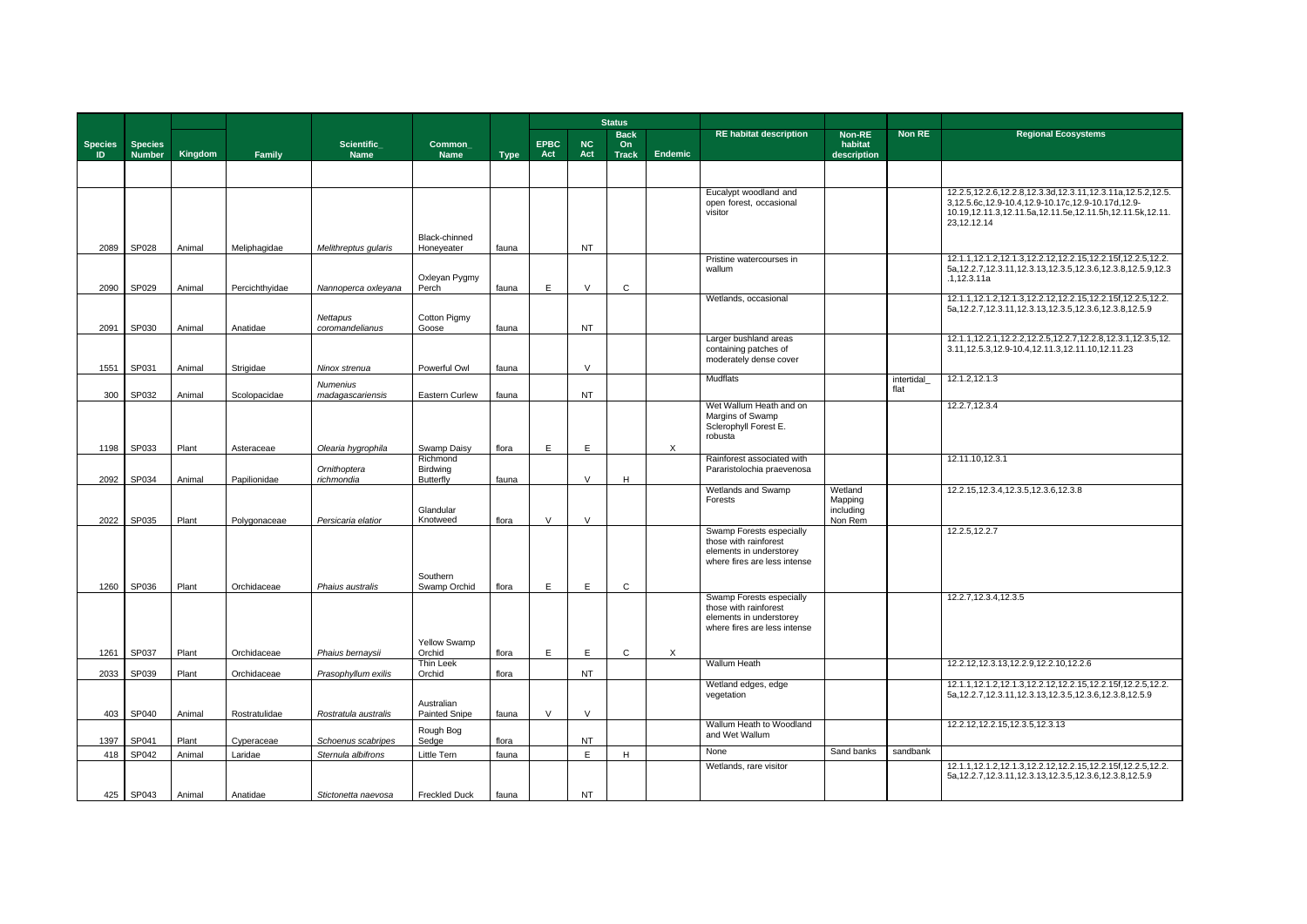|                             |                                 |         |                  |                                  |                                          |             |                    |                  | <b>Status</b>                     |                |                                                                                                                                    |                                         |        |                                                                                                                                                                                                                                            |
|-----------------------------|---------------------------------|---------|------------------|----------------------------------|------------------------------------------|-------------|--------------------|------------------|-----------------------------------|----------------|------------------------------------------------------------------------------------------------------------------------------------|-----------------------------------------|--------|--------------------------------------------------------------------------------------------------------------------------------------------------------------------------------------------------------------------------------------------|
| <b>Species</b><br><b>ID</b> | <b>Species</b><br><b>Number</b> | Kingdom | Family           | <b>Scientific</b><br><b>Name</b> | <b>Common</b><br><b>Name</b>             | <b>Type</b> | <b>EPBC</b><br>Act | <b>NC</b><br>Act | <b>Back</b><br>On<br><b>Track</b> | <b>Endemic</b> | <b>RE habitat description</b>                                                                                                      | <b>Non-RE</b><br>habitat<br>description | Non RE | <b>Regional Ecosystems</b>                                                                                                                                                                                                                 |
|                             | 1465 SP044                      | Plant   | Thelypteridaceae | Thelypteris confluens            | Marsh Fern                               | flora       |                    | $\mathcal{U}$    |                                   |                | Swamps and Wetlands in<br><b>Coastal Dunes</b>                                                                                     |                                         |        | 12.2.15                                                                                                                                                                                                                                    |
| 2094                        | SP045                           | Plant   | Santalaceae      | Thesium australe                 | <b>Austral Toadflax</b>                  | flora       | $\mathcal{U}$      | $\mathcal{U}$    |                                   |                | Grasslands Woodlands and<br>Forests associated with<br>Themeda triandra as it<br>parisitisesparasitises the<br>roots of this grass |                                         |        | 12.12.19,12.3.11,12.5.2                                                                                                                                                                                                                    |
|                             | 462 SP046                       | Animal  | Tytonidae        | Tyto tenebricosa                 | <b>Greater Sooty</b><br>Owl              | fauna       |                    | <b>NT</b>        |                                   |                | Closed forests [debateable<br>whether this should be<br>included]                                                                  |                                         |        | 12.2.1, 12.2.2, 12.3.1, 12.11.10                                                                                                                                                                                                           |
| 471                         | SP047                           | Animal  | Muridae          | Xeromys myoides                  | False water rat                          | fauna       | $\vee$             | $\mathcal{N}$    | C                                 |                | Tidal areas away from<br>human habitation                                                                                          |                                         |        | 12.1.1, 12.1.2, 12.1.3, 12.2.5, 12.2.6, 12.2.7, 12.2.8, 12.2.9, 12.<br>2.10, 12.2.12, 12.2.13, 12.2.15, 12.3.1, 12.3.5, 12.3.6, 12.3.8, 1<br>2.3.11, 12.3.13, 12.5.2, 12.5.3, 12.5.9, 12.9-<br>10.4, 12.11.3, 12.11.23, 12.12.14, 12.12.19 |
|                             | 2095 SP048                      | Plant   | Orchidaceae      | Pterostylis<br>chaetophora       | <b>Bug Lipped</b><br>Greenhood<br>Orchid | flora       |                    | E                |                                   |                | Grassy and shrubby areas in<br>open forest and woodland<br>known from Cedar Ck Falls<br>Near Mt Tamborine and<br>Coochiemudlo Is   |                                         |        | 12.5.3                                                                                                                                                                                                                                     |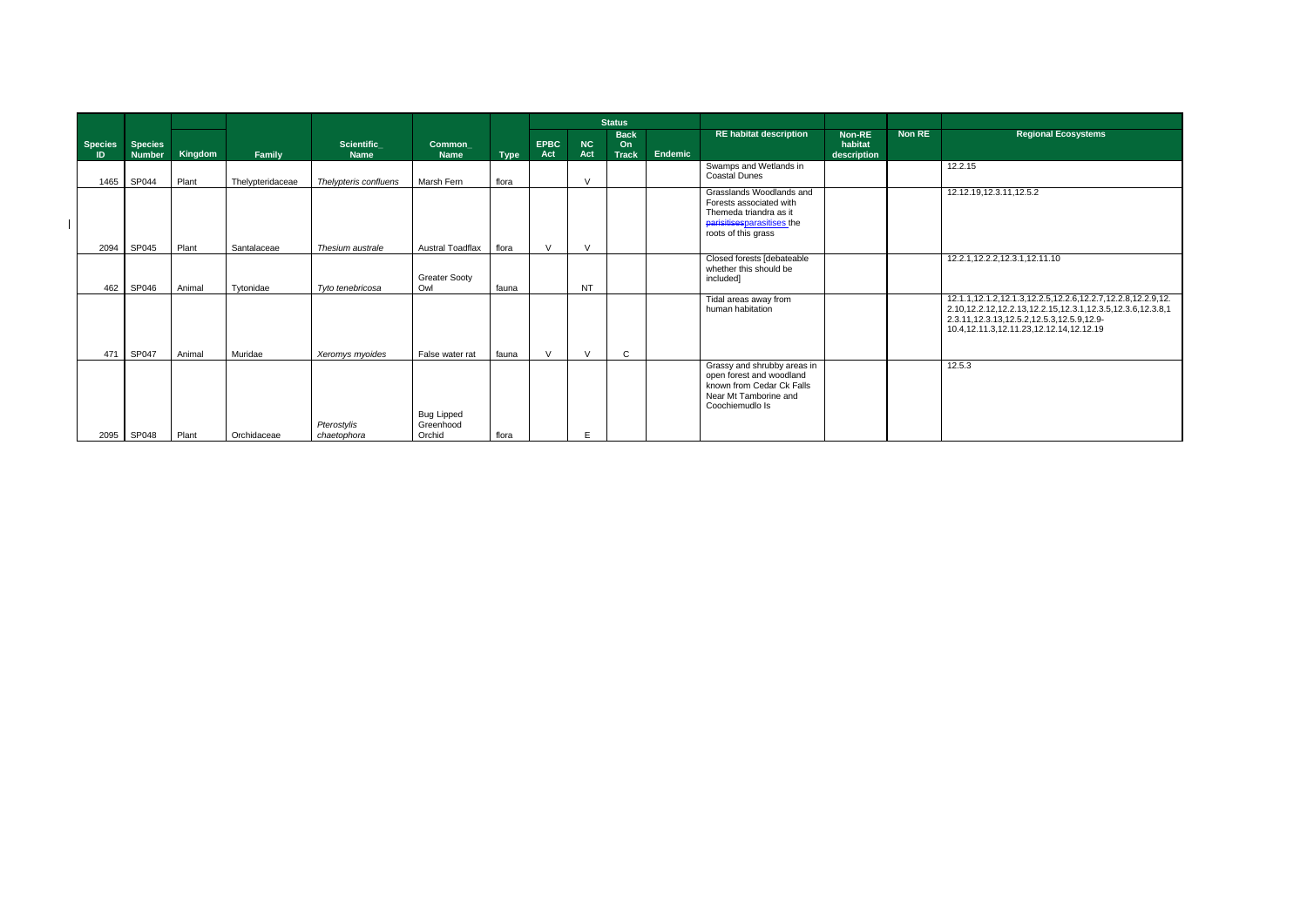# **APPENDIX 2**

# **Planning Scheme Policy 1 Environmental Significance Terms and Definitions**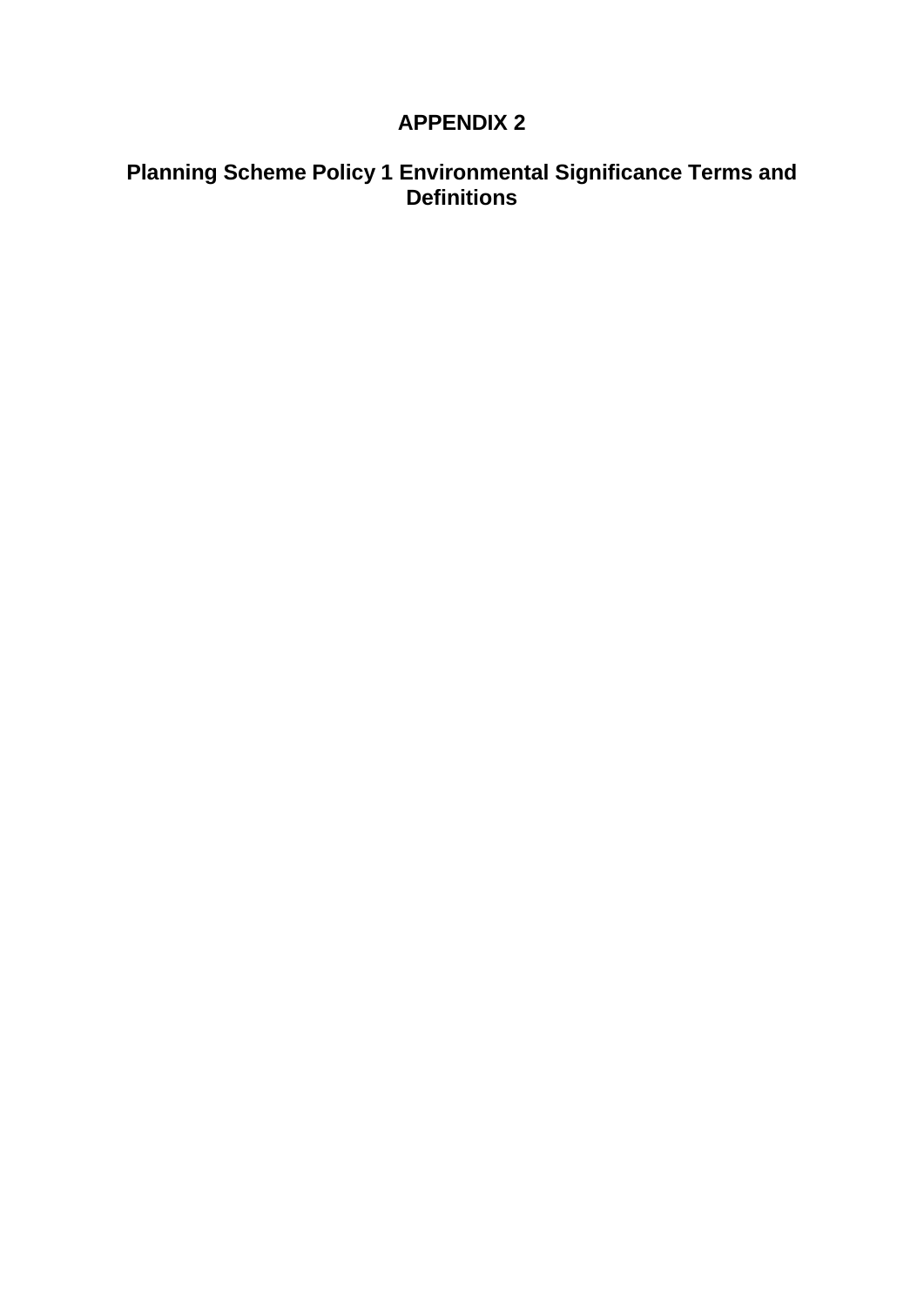## **1.7 TERMS AND DEFINITIONS**

- (1) This part provides a list of terms, including definitions and guidance on how to interpret and apply these terms, that relate to the natural environment and are used in the City Plan generally, and more specifically in the:
	- a. Environmental significance overlay code
	- b. Waterway corridors and wetlands overlay code, and
	- c. Healthy waters code
- (2) The following hierarchy has been applied in providing definitions for terms (including scientific and technical terms) used in these codes:
	- a. Where a statutory definition exists, as set out by current State legislation, this is the definition that is applied. If no State statutory definition exists; then
	- b. Where a Commonwealth statutory definition exists (i.e. *Environmental Protection and Biodiversity Conservation Act 1999)*, that definition is applied; or
	- c. If there is no statutory definition, the definition is based on either the ordinary meaning of the term, or a definition supported by relevant academic research and application.
- (3) In accordance with legal principle,<sup>5</sup> terms used in planning schemes are taken to have their natural and ordinary meaning, in the context of development occurring subject to the relevant zone and any applicable overlays.

| <b>Term</b>                            | <b>Definition</b>                                                                                                                                                                                                                                                                                                                                                                                                                                                                                                                                      |
|----------------------------------------|--------------------------------------------------------------------------------------------------------------------------------------------------------------------------------------------------------------------------------------------------------------------------------------------------------------------------------------------------------------------------------------------------------------------------------------------------------------------------------------------------------------------------------------------------------|
| Aquatic habitat                        | The biophysical medium or media within the waterway or wetland that:<br>(a) is occupied (continuously, periodically or occasionally) by an<br>organism or group of organisms; or<br>(b) was once occupied (continuously, periodically or occasionally) by an<br>organism, or group of organisms, and into which organisms of that kind<br>have the potential to be reintroduced.<br>This encompasses the banks, snags, rocks, channels, substrates, riffles,<br>macrophytes and riparian vegetation.                                                   |
| Bank and bed<br>stabilisation measures | Bed and banks of a waterway, means the land that is normally covered<br>by the waterway, whether permanently or intermittently, regardless of<br>frequency, but does not include adjoining land from time to time covered<br>in flood events.<br>Stabilisation measures encompass activities within and adjacent to a<br>waterway for rehabilitation or the mitigation of impacts. Activities include<br>such works as:<br>Excavation and filling<br>$\bullet$<br>Removing debris<br>Revegetation<br>$\bullet$<br>Removing or redistributing sediment. |
| Bank erosion                           | The accelerated wearing away of a stream bank, caused by factors such<br>as the destruction of riparian vegetation, clearing within the catchment,<br>extractive activities, stream straightening or redirection of streams around<br>infrastructure, changes to drainage, and weather events.<br>Note: waterways are dynamic systems and natural bank erosion will<br>occur. The generally accepted standard for determining whether erosion<br>is a natural process is if it occurs slowly and imperceptibly.                                        |

## **Table 1. Terms and definitions**

<sup>5</sup> *Boral Resources (QLD) Pty Ltd v Gold Coast City Council* [2017] QPEC 023.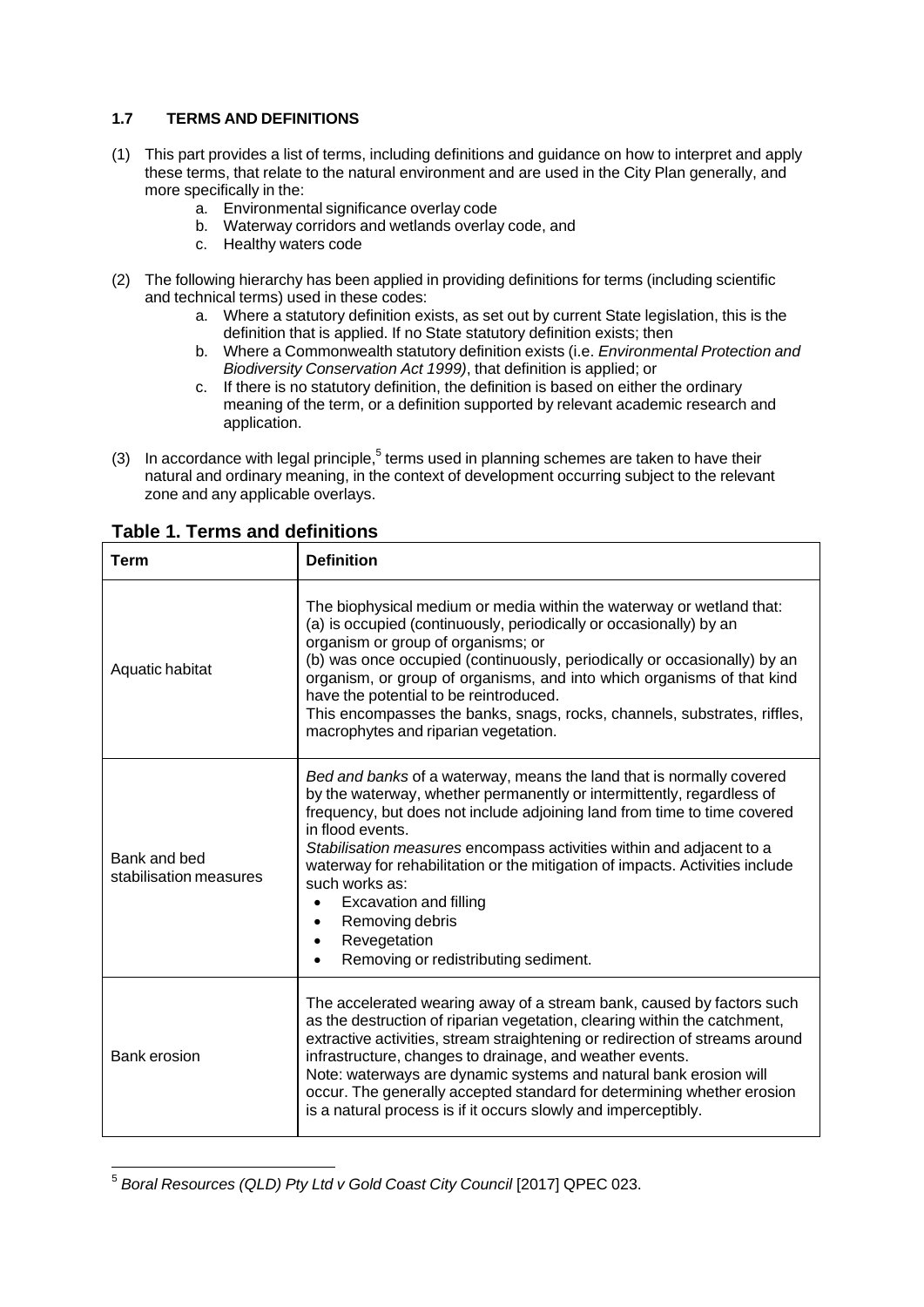| <b>Term</b>                       | <b>Definition</b>                                                                                                                                                                                                                                                                                                                                                                                                                                                                                                                                                                                                                                                                        |  |  |  |  |  |  |  |
|-----------------------------------|------------------------------------------------------------------------------------------------------------------------------------------------------------------------------------------------------------------------------------------------------------------------------------------------------------------------------------------------------------------------------------------------------------------------------------------------------------------------------------------------------------------------------------------------------------------------------------------------------------------------------------------------------------------------------------------|--|--|--|--|--|--|--|
| Bank slumping                     | The mass failure of the bank material because:<br>the waterway bed deepened at the toe of the bank, resulting in<br>the bank becoming unstable and slumping into the waterway<br>under its own weight (or under some surcharge weight on the top<br>of the bank)<br>high pore water pressure in the bank material was not balanced<br>by adjacent hydrostatic pressures, causing the structure of the<br>bank material to weaken and slump into the waterway.<br>Slumping is often caused by high velocity stream flows made worse by<br>land and vegetation clearing within the catchment, rapid draw down, and<br>the removal of riparian vegetation.                                  |  |  |  |  |  |  |  |
| <b>Biodiversity</b>               | Means 'biological diversity', which is the natural diversity of native wildlife,<br>together with the environmental conditions necessary for their survival,<br>and includes-<br>(a) regional diversity, that is, the diversity of the landscape components<br>of a region and the functional relationships that affect environmental<br>conditions within ecosystems; and<br>(b) ecosystem diversity, that is, the diversity of the different types of<br>communities formed by living organisms and the relations between them;<br>and<br>(c) species diversity, that is, the diversity of species; and<br>(d) genetic diversity, that is, the diversity of genes within each species. |  |  |  |  |  |  |  |
| Connections or<br>Connectivity    | The characteristic of, or suitability for, being connected.                                                                                                                                                                                                                                                                                                                                                                                                                                                                                                                                                                                                                              |  |  |  |  |  |  |  |
| Continuous ecological<br>corridor | Unbroken and diversely structured habitat which facilitates wildlife<br>movement.                                                                                                                                                                                                                                                                                                                                                                                                                                                                                                                                                                                                        |  |  |  |  |  |  |  |
| Degradation                       | The state of being degraded; a state of degeneration.                                                                                                                                                                                                                                                                                                                                                                                                                                                                                                                                                                                                                                    |  |  |  |  |  |  |  |
| Disturbance                       | The act of disturbing or state of being disturbed.                                                                                                                                                                                                                                                                                                                                                                                                                                                                                                                                                                                                                                       |  |  |  |  |  |  |  |
| Drainage channels                 | A linear, generally sinuous open depression, comprising of a bed and<br>banks which is in parts eroded, excavated, or built up by channelled<br>stream flow, through which runoff drains to receiving waters.                                                                                                                                                                                                                                                                                                                                                                                                                                                                            |  |  |  |  |  |  |  |
| Drainage patterns                 | System by which water moves across and through the land, influenced<br>by topography and geology.                                                                                                                                                                                                                                                                                                                                                                                                                                                                                                                                                                                        |  |  |  |  |  |  |  |
| Ecological integrity              | The ability of the natural ecosystem to support and maintain ecological<br>structure and function.                                                                                                                                                                                                                                                                                                                                                                                                                                                                                                                                                                                       |  |  |  |  |  |  |  |
| Ecological processes              | Processes including, but not limited to, the following:<br>Hydrological processes<br>$\bullet$<br>Soil development<br>Nutrient cycling<br>$\bullet$<br>Decomposition and cycling of organic matter<br>$\bullet$<br>Pollination and seed production<br>Seed dispersal<br>٠<br>Predator-prey relationships<br>$\bullet$<br>Germination and recruitment of species<br>٠<br>The carbon cycle and stability of atmospheric carbon<br>$\bullet$<br>Habitats for flora and fauna (such as particular regional<br>$\bullet$<br>ecosystems, logs, rocks, debris, leaf litter, nectar, hollow bearing<br>trees, food and shelter).                                                                 |  |  |  |  |  |  |  |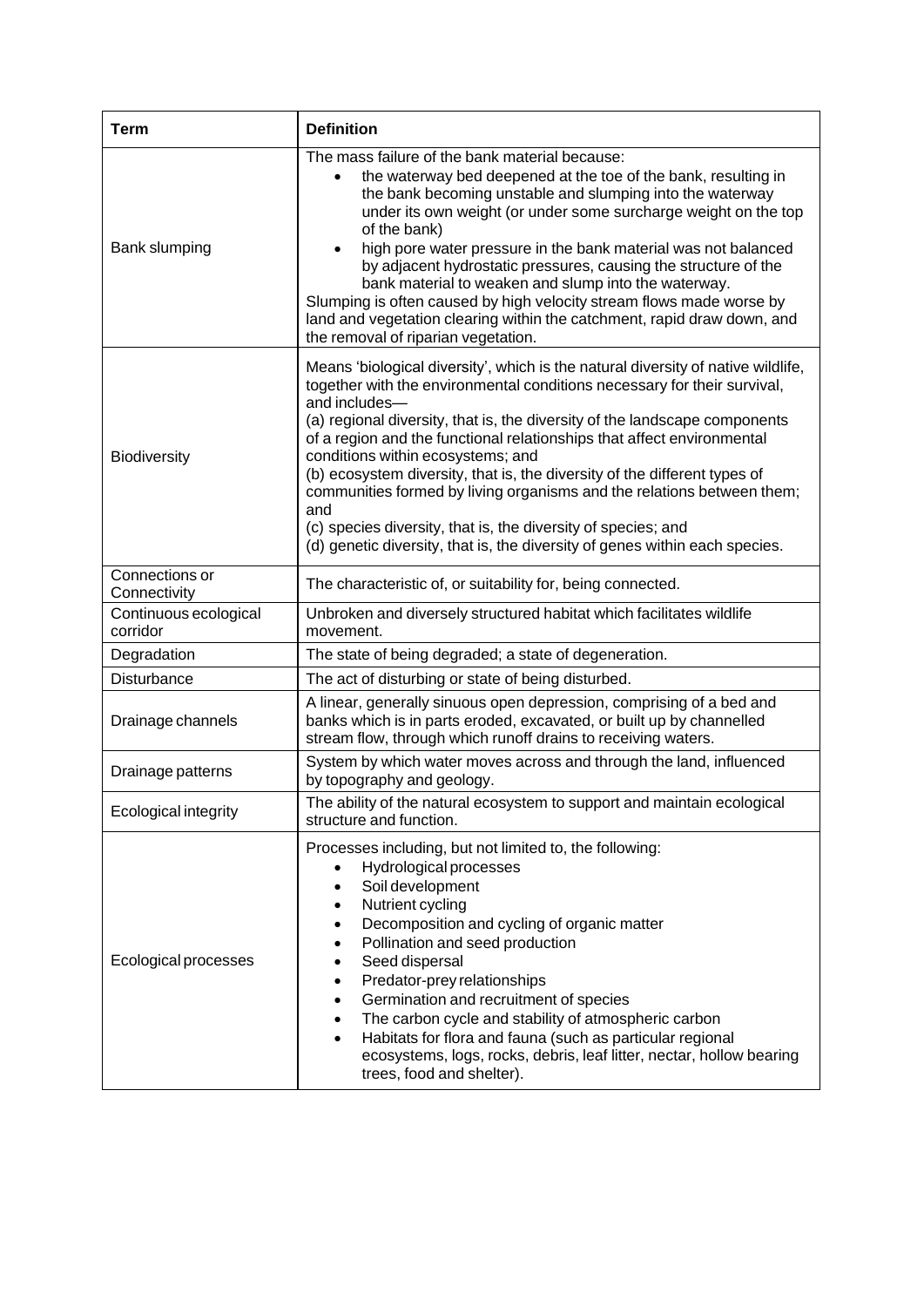| <b>Term</b>                       | <b>Definition</b>                                                                                                                                                                                                                                                                                                                                                                                                                                                                                 |  |  |  |  |  |  |  |  |
|-----------------------------------|---------------------------------------------------------------------------------------------------------------------------------------------------------------------------------------------------------------------------------------------------------------------------------------------------------------------------------------------------------------------------------------------------------------------------------------------------------------------------------------------------|--|--|--|--|--|--|--|--|
| Edge effects                      | The negative effects on wildlife and natural environments, caused by<br>urbanisation and due to edge contrast, which is defined as being the<br>compositional or structural difference between adjacent ecosystems at<br>either side of the boundary. High contrast, and higher risk edges are<br>often formed with urban development such as roads, residential areas,<br>and commercial or industrial developments.                                                                             |  |  |  |  |  |  |  |  |
| Endemic native species            | Flora or fauna native to a locality.                                                                                                                                                                                                                                                                                                                                                                                                                                                              |  |  |  |  |  |  |  |  |
| <b>Environmental values</b>       | A quality or physical characteristic of the environment that is conducive to<br>ecological health or public amenity or safety; or another quality of the<br>environment identified and declared to be an environmental value under<br>an environmental protection policy or regulation, for example, under the<br>Environmental Protection (Water) Policy 2009.                                                                                                                                   |  |  |  |  |  |  |  |  |
| Erosion                           | The process of eroding or being eroded by wind, water or other natural<br>agents.                                                                                                                                                                                                                                                                                                                                                                                                                 |  |  |  |  |  |  |  |  |
| <b>Existing channel</b>           | A channel, including the bed and banks of a river, stream, creek or gully,<br>occurring in a specified location and/or under specific conditions.                                                                                                                                                                                                                                                                                                                                                 |  |  |  |  |  |  |  |  |
| Flow regime                       | The natural variability in timing, frequency, duration, extent and depth of<br>a waterway.                                                                                                                                                                                                                                                                                                                                                                                                        |  |  |  |  |  |  |  |  |
| Geomorphological<br>processes     | Processes that influence and induce landforms including, for example,<br>erosion, flooding, tides, wind.                                                                                                                                                                                                                                                                                                                                                                                          |  |  |  |  |  |  |  |  |
| Groundwater                       | Water that occurs naturally in, or is introduced artificially into, an aquifer.                                                                                                                                                                                                                                                                                                                                                                                                                   |  |  |  |  |  |  |  |  |
| Groundwater recharge              | The vertical transfer of water from the water table to the groundwater<br>table.                                                                                                                                                                                                                                                                                                                                                                                                                  |  |  |  |  |  |  |  |  |
| Habitat                           | The native environment or kind of place where a given animal or plant<br>naturally lives or grows, including areas not presently occupied by a<br>given animal or plant.                                                                                                                                                                                                                                                                                                                          |  |  |  |  |  |  |  |  |
| Habitat condition                 | The state of health of the habitat.                                                                                                                                                                                                                                                                                                                                                                                                                                                               |  |  |  |  |  |  |  |  |
| Habitat fragmentation             | The act or process of fragmenting (a part broken off or detached) of<br>habitat.                                                                                                                                                                                                                                                                                                                                                                                                                  |  |  |  |  |  |  |  |  |
| Habitat or wildlife<br>resilience | The capacity of an organism, habitat and/or system (an ecological value)<br>to recover from, or adapt to, natural and anthropogenic impacts.                                                                                                                                                                                                                                                                                                                                                      |  |  |  |  |  |  |  |  |
| Healthy water<br>temperature      | This should be determined, for the subject waterway, in accordance with<br>the Queensland Water Quality Guidelines and the Australian and New<br>Zealand Guidelines for Fresh and Marine Water Quality (Australian and<br>New Zealand Environment and Conservation Council - ANZECC, 2000).                                                                                                                                                                                                       |  |  |  |  |  |  |  |  |
| Hydrological processes            | Hydrological processes include:<br>surface water flows off the catchment into wetland pools and<br>estuaries<br>groundwater-surface water exchange<br>٠<br>high tides, storm surge, floods, run-off events connecting wetland<br>٠<br>pools to estuaries<br>crab burrows altering water flows<br>evapotranspiration from vegetation<br>evaporation from waterbodies<br>precipitation<br>$\bullet$<br>tides – including spring and neap<br>freshwater and marine water exchange in estuaries.<br>٠ |  |  |  |  |  |  |  |  |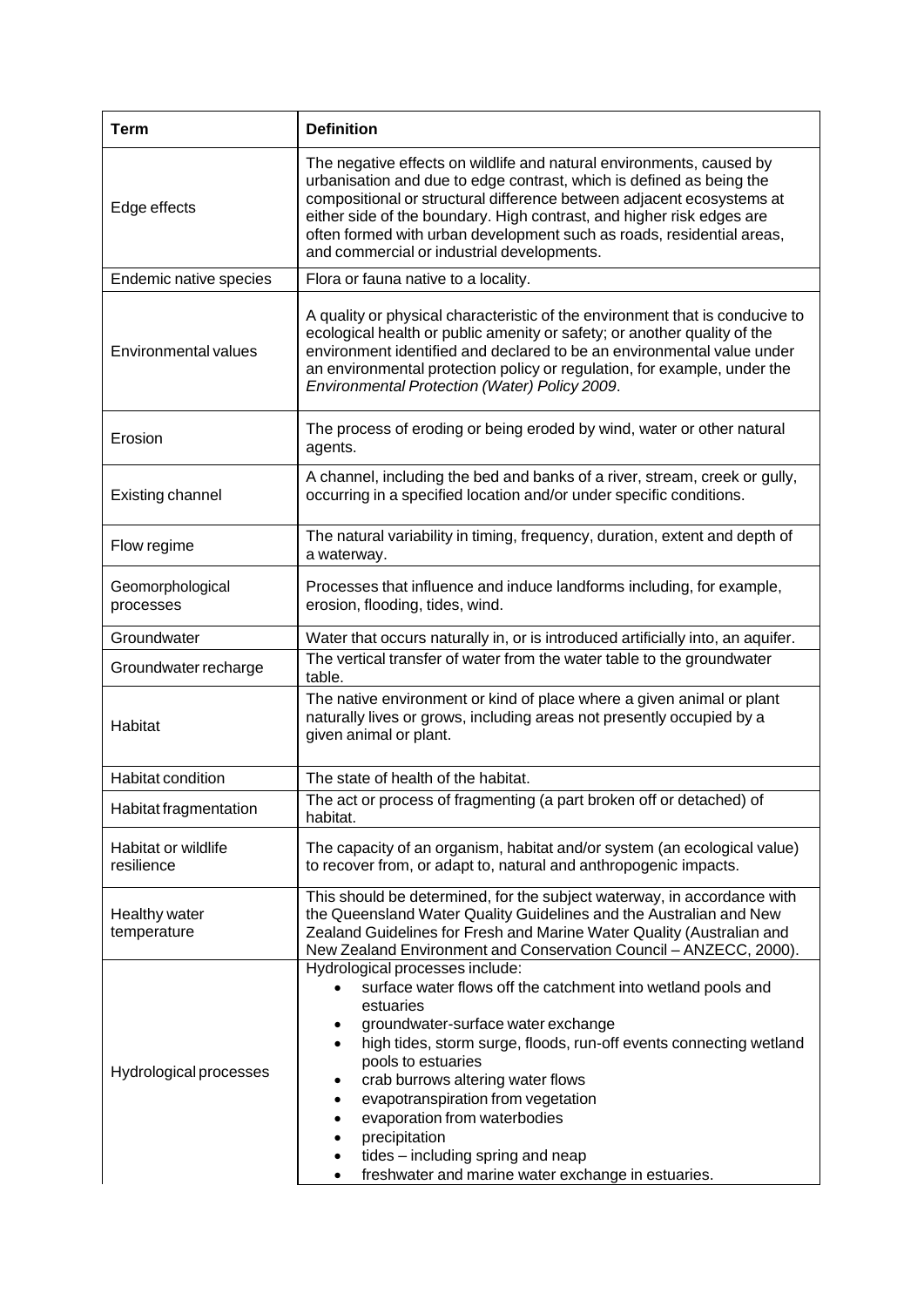| <b>Term</b>                                  | <b>Definition</b>                                                                                                                                                                                                                                                                                                                                                                                                                                                                                                                                 |
|----------------------------------------------|---------------------------------------------------------------------------------------------------------------------------------------------------------------------------------------------------------------------------------------------------------------------------------------------------------------------------------------------------------------------------------------------------------------------------------------------------------------------------------------------------------------------------------------------------|
| Key species                                  | A species or essential habitat listed under the:<br><b>Nature Conservation Act 1992</b><br><b>Vegetation Management Act 1999</b><br>Environment Protection and Biodiversity Conservation Act 1999<br>International Union for the Conservation of Nature (IUCN) Red<br>List of Threatened Species.                                                                                                                                                                                                                                                 |
| Large woody debris                           | Trees, branches, logs and sticks that fall into wetlands/waterways.<br>Large woody debris provides habitat, inputs nutrients into waterways,<br>provides cover and acts as a substrate for diatoms and algae.                                                                                                                                                                                                                                                                                                                                     |
| Movement                                     | The act or process or result of moving.<br>For the purposes of City Plan, this does not include wildlife movement<br>that is regulated to ensure appropriate protections and measures are<br>implemented and enforced when native and exotic wildlife is required to<br>be moved.                                                                                                                                                                                                                                                                 |
| Native species                               | Means a species:<br>(a) that is indigenous to Australia or an external Territory; or<br>(b) that is indigenous to the seabed of the coastal sea of Australia or an<br>external Territory; or<br>(c) that is indigenous to the continental shelf; or<br>(d) that is indigenous to the exclusive economic zone; or<br>(e) members of which periodically or occasionally visit:<br>Australia or an external Territory; or<br>i.<br>the exclusive economic zone; or<br>ii.<br>(f) that was present in Australia or an external Territory before 1400. |
| Natural filtration                           | The removal of sediments and other pollutants from water.<br>Natural filtration of sediments in overland flow is performed by 'soft'<br>surfaces (soil, grass) and various types of vegetation, for example,<br>riparian vegetation, vegetation buffers, mangroves.<br>'Natural filtration' is achieved by retaining or reinstating natural sediment<br>and erosion control measures, such as riparian vegetation, vegetation<br>buffers, and natural ground surfaces (soil, grass).                                                              |
| Natural landform                             | A natural geographical feature or shape that appears on the Earth's<br>surface, including plains, rises, low hills, plateaus, mountains, ranges,<br>streams, lakes, swamps, wetlands, valleys and dunes.                                                                                                                                                                                                                                                                                                                                          |
| Natural lateral and<br>longitudinal movement | The natural meanders of a waterway, including its side channels<br>(longitudinal connectivity) and flood plains and wetlands (lateral<br>connectivity). Natural movement includes changes to the stream, its<br>channels, floodplains and wetlands through erosion and sedimentation.<br>Changes in the natural meanders of waterways can be accelerated by<br>practices such as dredging, vegetation clearing, snagging and<br>straightening, and by development in the vicinity of the waterway, which<br>increases hard surfaces.              |
| Normal gene flow                             | The regular, usual, and natural transfer of genes from one population to<br>another of the same species, as by migration, seed dispersal, seasonal<br>interbreeding, etc.                                                                                                                                                                                                                                                                                                                                                                         |
| Off-site                                     | External to the site the subject of the development application.                                                                                                                                                                                                                                                                                                                                                                                                                                                                                  |
| On-site                                      | Located or done at the site the subject of the development application.                                                                                                                                                                                                                                                                                                                                                                                                                                                                           |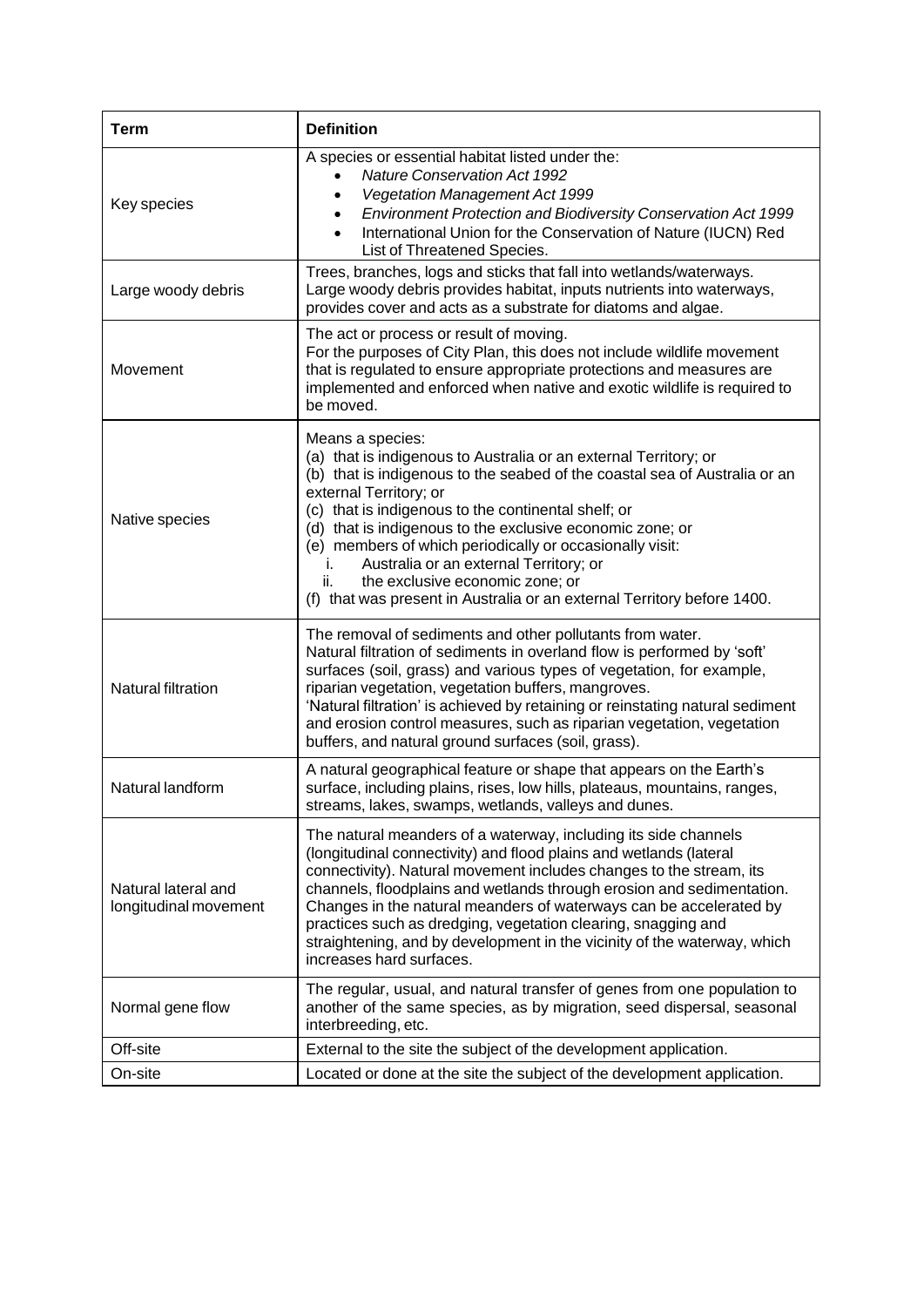| <b>Term</b>                           | <b>Definition</b>                                                                                                                                                                                                                                                                                                                                                                                               |  |
|---------------------------------------|-----------------------------------------------------------------------------------------------------------------------------------------------------------------------------------------------------------------------------------------------------------------------------------------------------------------------------------------------------------------------------------------------------------------|--|
|                                       | Means water, including floodwater, that is urban stormwater or is other<br>water flowing over land, otherwise than in a watercourse or lake-<br>(a) after having fallen as rain or in any other way; or<br>(b) after rising to the surface naturally from underground.                                                                                                                                          |  |
| Overland flow                         | Overland flow water does not include-<br>(a) water that has naturally infiltrated the soil in normal farming<br>operations, including infiltration that has occurred in farming activity such<br>as clearing, replanting and broadacre ploughing; or<br>(b) tailwater from irrigation if the tailwater recycling meets best practice<br>requirements; or<br>(c) water collected from roofs for rainwater tanks. |  |
| Recharge                              | The entry into the saturated zone of water made available at the water<br>table surface, together with the associated flow away from the water table<br>within the saturated zone.                                                                                                                                                                                                                              |  |
| Recreational function                 | Primary recreational function: activity using full body contact with the<br>water, for example, swimming, diving, surfing, water skiing, windsurfing.<br>Secondary recreational function: activity in which there is contact other<br>than full body contact with the water, for example, boating, fishing.<br>Visual recreational function: viewing the water without contact with it.                         |  |
| Refuges                               | Retained habitat that is a place of shelter, protection or safety.                                                                                                                                                                                                                                                                                                                                              |  |
| Riparian                              | Relating to or situated on the banks of a waterway.                                                                                                                                                                                                                                                                                                                                                             |  |
| Riparian buffer                       | The area of riparian vegetation on each side of a waterway, which:<br>slows the velocity of overland flow<br>$\bullet$<br>facilitates infiltration<br>$\bullet$<br>filters overland flow<br>provides organic matter<br>provides shade<br>$\bullet$<br>stabilises land and the banks of waterways<br>$\bullet$<br>provides habitat.                                                                              |  |
| Riparian vegetation                   | Vegetation that lines a waterway and is the interface between land and<br>the body of water.                                                                                                                                                                                                                                                                                                                    |  |
| Risk                                  | The chance of injury or loss                                                                                                                                                                                                                                                                                                                                                                                    |  |
| Runoff                                | That part of water which is not lost to infiltration, evaporation,<br>transpiration or depression storage.                                                                                                                                                                                                                                                                                                      |  |
| Sediment concentration                | Also known as sediment load - the volume of a pollutant in water.                                                                                                                                                                                                                                                                                                                                               |  |
| Sediment treatment train              | A succession of devices/systems for the removal of mineral or organic<br>matter in runoff.                                                                                                                                                                                                                                                                                                                      |  |
| Sedimentation                         | The deposition or accumulation of sediment.                                                                                                                                                                                                                                                                                                                                                                     |  |
| Stable geomorphological<br>conditions | To reinstate stable geomorphological conditions means to reinstate the<br>original landform.                                                                                                                                                                                                                                                                                                                    |  |
| Stable hydrological<br>conditions     | The maintenance or resistance to change of the distribution and<br>dynamics of water and water quality.                                                                                                                                                                                                                                                                                                         |  |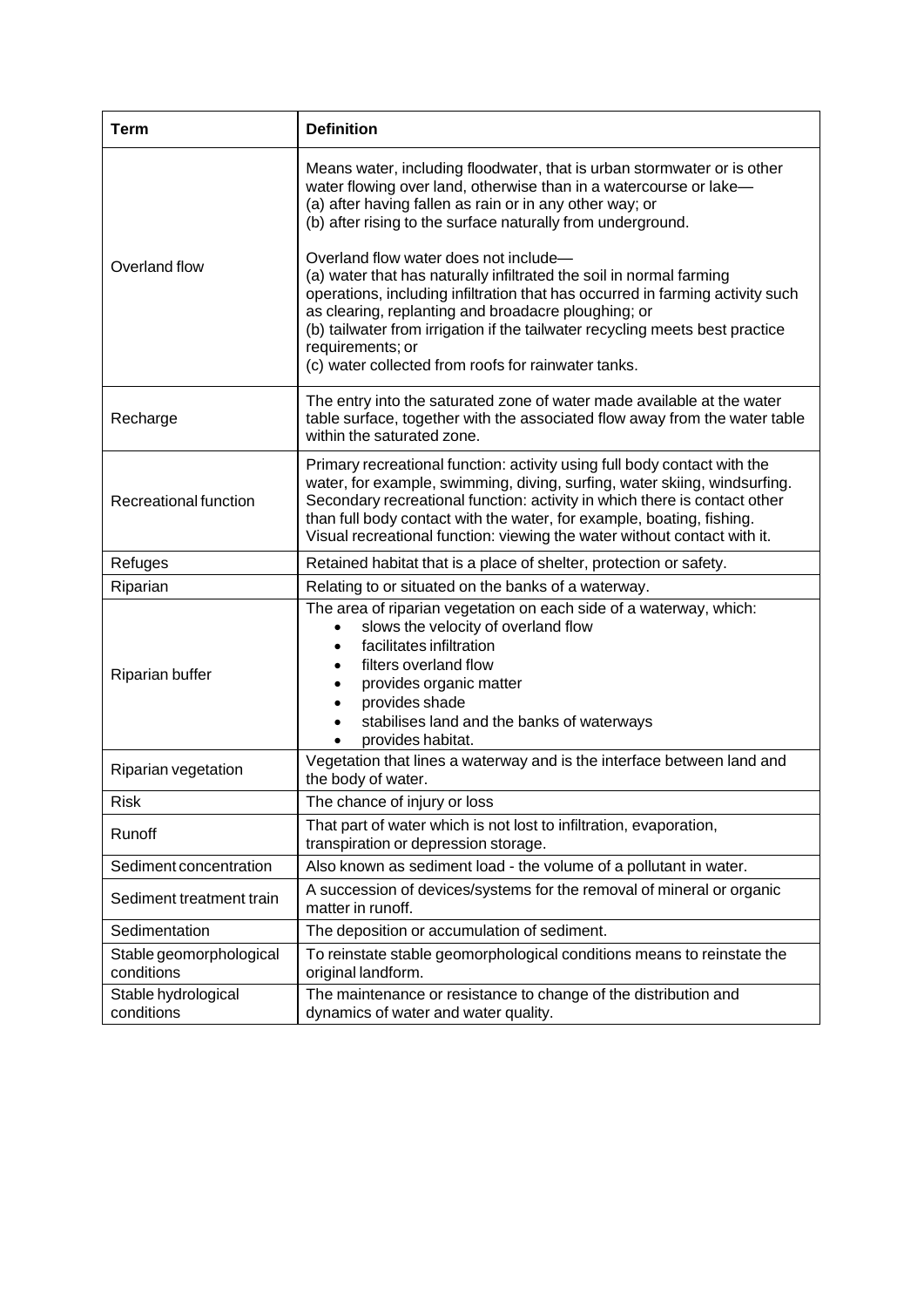| <b>Term</b>            | <b>Definition</b>                                                                                                                                                                                                                                                                                                                                                                                                                                                                                                                                                                                                                                                                                                                                                                                                                                                                                                                                                                           |
|------------------------|---------------------------------------------------------------------------------------------------------------------------------------------------------------------------------------------------------------------------------------------------------------------------------------------------------------------------------------------------------------------------------------------------------------------------------------------------------------------------------------------------------------------------------------------------------------------------------------------------------------------------------------------------------------------------------------------------------------------------------------------------------------------------------------------------------------------------------------------------------------------------------------------------------------------------------------------------------------------------------------------|
| Stepping stone patches | Corridors of isolated patches of habitat that, while not physically<br>connected, are functionally connected, allowing movement between<br>larger patches.<br>Stepping stones of suitable habitat enhance connectivity in developed<br>landscapes for species able to make short movements through disturbed<br>environments. Stepping stones may be natural patches, such as<br>wetlands or patches of rainforest within drier forests or they may be small<br>remnant patches of vegetation in a developed landscape. Scattered trees<br>or patches of habitat are the most recognised form of stepping stones<br>and are important to native fauna for movement, shelter, foraging habitat<br>and nesting resources, especially in urban areas.                                                                                                                                                                                                                                          |
| Stormwater devices     | Includes any device referred to in the Queensland Urban Drainage<br>Manual (QUDM) and current Water by Design resources and Guidelines,<br>and any device approved by Council for use in a proposed development.                                                                                                                                                                                                                                                                                                                                                                                                                                                                                                                                                                                                                                                                                                                                                                            |
| Stream condition       | The overall state of health of a waterway, based on an assessment of<br>hydrology, water quality, its streamside zone, physical form and aquatic<br>life.                                                                                                                                                                                                                                                                                                                                                                                                                                                                                                                                                                                                                                                                                                                                                                                                                                   |
| Stream integrity       | The ability of the natural ecosystem to support and maintain ecological<br>structure and function.                                                                                                                                                                                                                                                                                                                                                                                                                                                                                                                                                                                                                                                                                                                                                                                                                                                                                          |
| Turbidity              | The cloudiness of water caused by the presence of fine suspended<br>matter.                                                                                                                                                                                                                                                                                                                                                                                                                                                                                                                                                                                                                                                                                                                                                                                                                                                                                                                 |
| Waterway               | A waterway that is identified in the City Plan Waterway corridors and<br>wetlands mapping (stream orders 3 or greater).                                                                                                                                                                                                                                                                                                                                                                                                                                                                                                                                                                                                                                                                                                                                                                                                                                                                     |
| Waterway               | Includes a river, creek, stream, watercourse or inlet of the sea                                                                                                                                                                                                                                                                                                                                                                                                                                                                                                                                                                                                                                                                                                                                                                                                                                                                                                                            |
| Wetland                | Areas of permanent or periodic/intermittent inundation, whether natural or<br>artificial, with water that is static or flowing, fresh, brackish or salt,<br>including areas of marine water the depth of which at low tide does not<br>exceed six metres. To be a wetland the area must have one or more of<br>the following attributes:<br>At least periodically the land supports plants or animals that are<br>adapted to and dependent on living in wet conditions for at least<br>part of their life cycle<br>The substratum is predominantly undrained soils that are<br>$\bullet$<br>saturated, flooded or ponded long enough to develop anaerobic<br>conditions in the upper layers<br>The substratum is not soil and is saturated with water, or covered<br>$\bullet$<br>by water at some time.<br>Examples of what constitutes a wetland may be found at:<br>https://wetlandinfo.ehp.qld.gov.au/wetlands/what-are-<br>wetlands/definitions-classification/wetland-definition.html |
| Wildlife               | Any taxon or species of an animal, plant, protista, procaryote or virus.                                                                                                                                                                                                                                                                                                                                                                                                                                                                                                                                                                                                                                                                                                                                                                                                                                                                                                                    |
| Wildlife dispersal     | The gradual spread of a species and subsequent adaptations to a new<br>environment.                                                                                                                                                                                                                                                                                                                                                                                                                                                                                                                                                                                                                                                                                                                                                                                                                                                                                                         |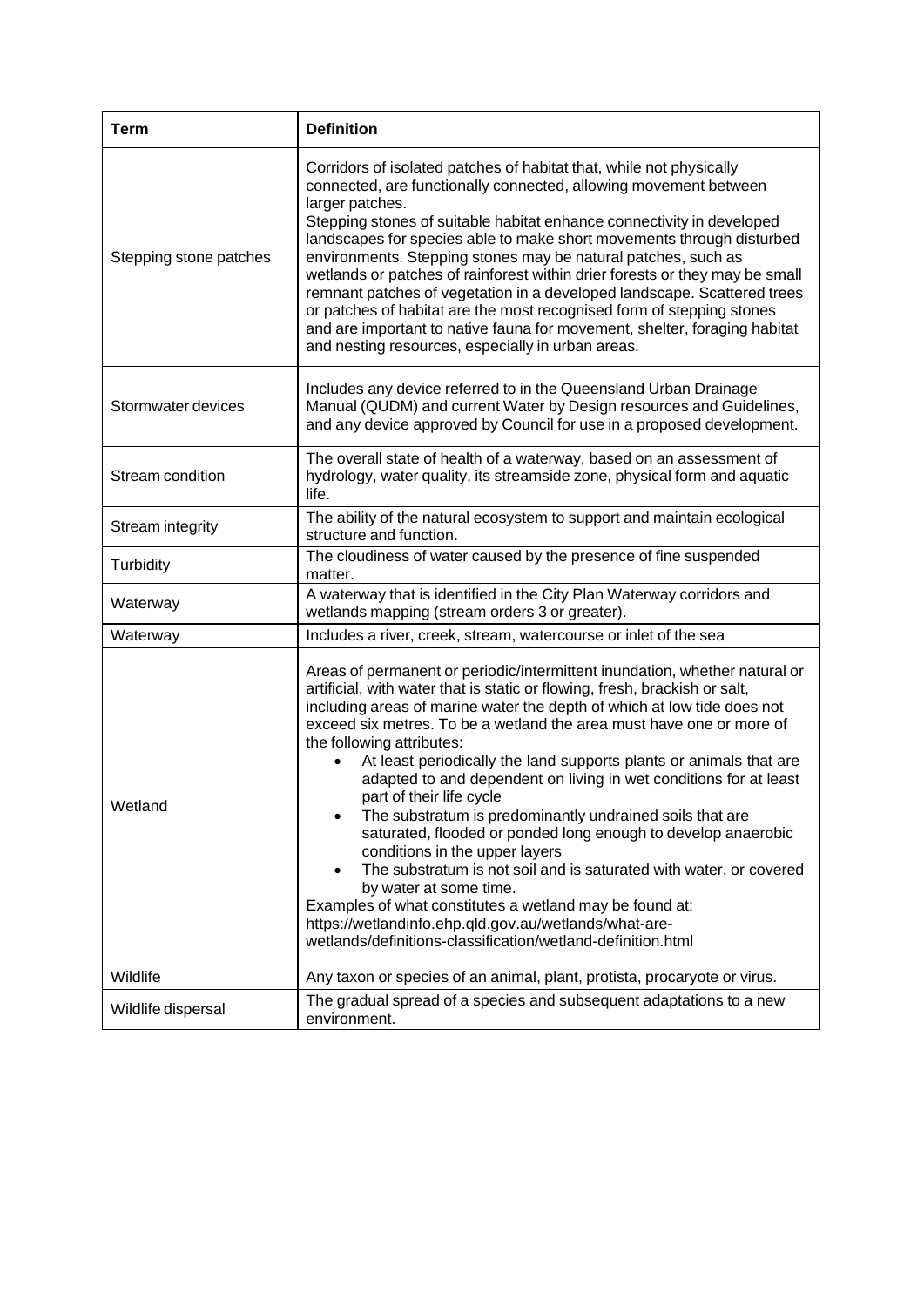| <b>Term</b>                                                 | <b>Expected interpretation</b>                                                                                                                                                                                                                                                           |
|-------------------------------------------------------------|------------------------------------------------------------------------------------------------------------------------------------------------------------------------------------------------------------------------------------------------------------------------------------------|
| Adversely impact                                            | Adversely - antagonistic in purpose or effect; against the<br>interests of<br>Impact - The influence or effect of an action. Impact is<br>not confined to direct physical impacts; it includes effects<br>for which it can be readily said that they are a<br>consequence of the action. |
| Avoid                                                       | To keep away from; keep clear of; evade                                                                                                                                                                                                                                                  |
| Avoid worsening                                             | Worsening - to make or become worse                                                                                                                                                                                                                                                      |
| <b>Effectively stabilised</b>                               | Stabilise - is to make something stable.<br>Effectively - adds the condition that the stabilisation<br>measure produces the intended or expected result.                                                                                                                                 |
| Enhance                                                     | To raise to a higher degree; intensify; magnify                                                                                                                                                                                                                                          |
| Functionality                                               | The purpose designed to be fulfilled by a device, tool,<br>machine, etc                                                                                                                                                                                                                  |
| Incorporates opportunities                                  | Incorporate - to put into a body or mass as an integral<br>part or parts<br>Opportunities - an appropriate or favourable time or<br>occasion                                                                                                                                             |
| Maintain or maintained                                      | To keep in existence; preserve; retain; to keep in a<br>specified state                                                                                                                                                                                                                  |
| Maximises opportunities                                     | Maximise - to increase to the greatest possible amount<br>or degree<br>Opportunities - an appropriate or favourable time or<br>occasion                                                                                                                                                  |
| Minimise                                                    | To reduce to the smallest possible amount or degree                                                                                                                                                                                                                                      |
| Minimise impact                                             | To reduce an impact to the smallest possible amount or<br>degree.<br>Where a mitigation measure is proposed that does not<br>reduce an impact to the greatest extent possible, that<br>measure is unacceptable.                                                                          |
| Not inhibited or made less safe                             | Development does not constrain the movement of flora<br>and fauna, and provides for the safe and natural<br>distribution of species between habitat areas and<br>populations                                                                                                             |
| Protect                                                     | To defend or guard, cover or shield from injury or danger                                                                                                                                                                                                                                |
| Reduce the utility                                          | The state or character of being useful.<br>For the purposes of PO 7 of the Healthy Waters Code, it<br>means that stormwater devices must not displace<br>recreational or ecological uses within that space.                                                                              |
| Reduction                                                   | The state of being reduced; the amount by which<br>something is reduced or diminished                                                                                                                                                                                                    |
| Reinstate                                                   | To put back or establish again, in a former position or<br>state                                                                                                                                                                                                                         |
| Replicate or complement the composition<br>[of the habitat] | Replicate - to be or make a replica of; to repeat<br>Complement - that which completes or makes perfect                                                                                                                                                                                  |
| Restore                                                     | Bring back to a former, original, normal or unimpaired<br>condition                                                                                                                                                                                                                      |
| Significant                                                 | Important, notable or of consequence, having regard to<br>its context and intensity                                                                                                                                                                                                      |
| Substantial fragmentation                                   | The act or process of fragmenting (a part broken off or<br>detached) that is material, or of an ample or<br>considerable amount, quantity or size.                                                                                                                                       |

**Table 2. Guidance on interpreting qualitative terms**